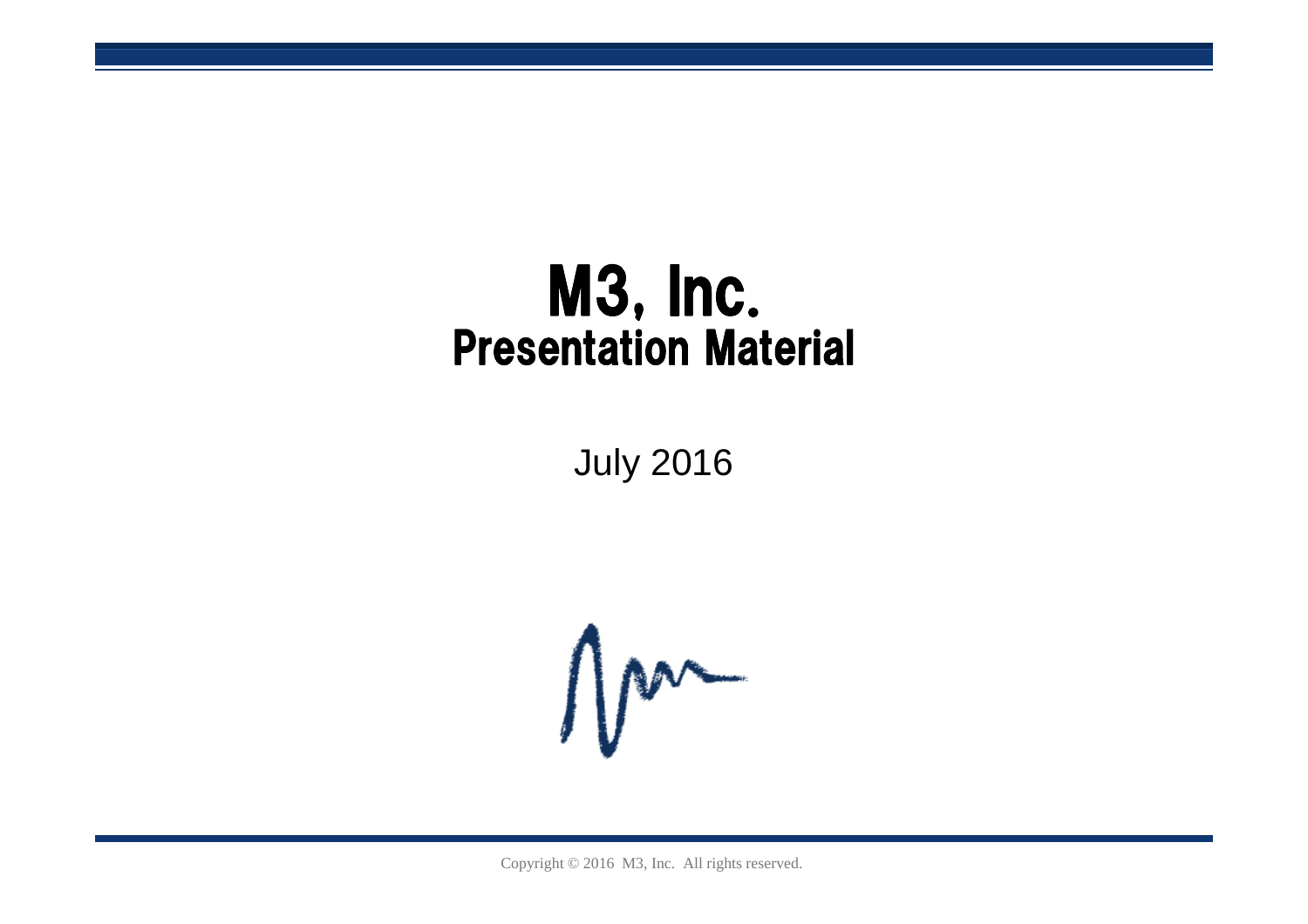The following presentation contains forecasts, future plans, management targets and other forward-looking projections relating to M3, Inc. and/or its group. These statements are drawn from assumptions of future events based on data currently available to us, and there exist possibilities that such assumptions are objectively incorrect and/or may produce differing actual results from those mentioned in the statements.

Furthermore, information and data other than those concerning the Company and its subsidiaries/affiliates are quoted from public information, and the Company has not verified and will not warrant its accuracy or dependency.

M3, Inc.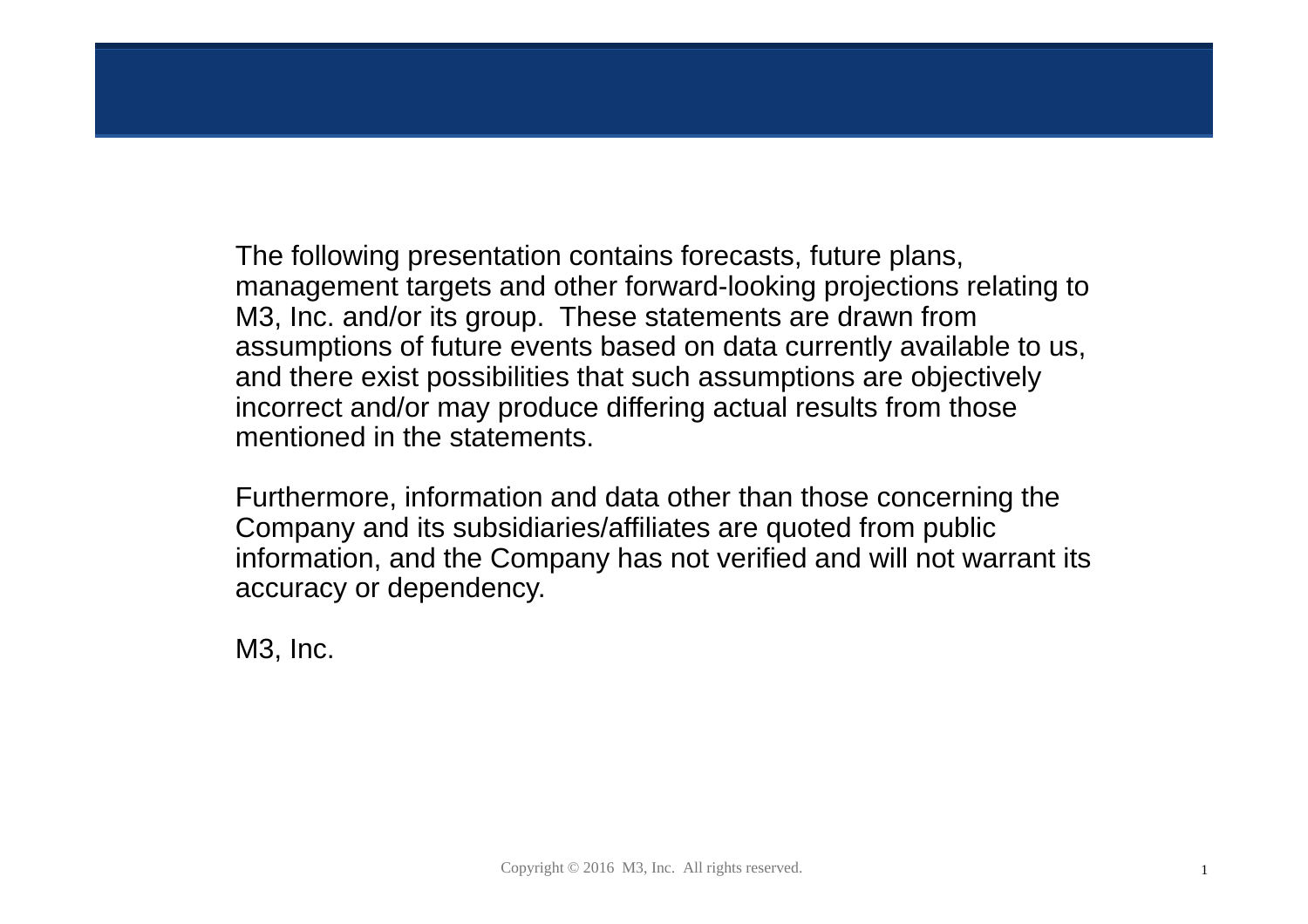# Current Business Situation and Outlook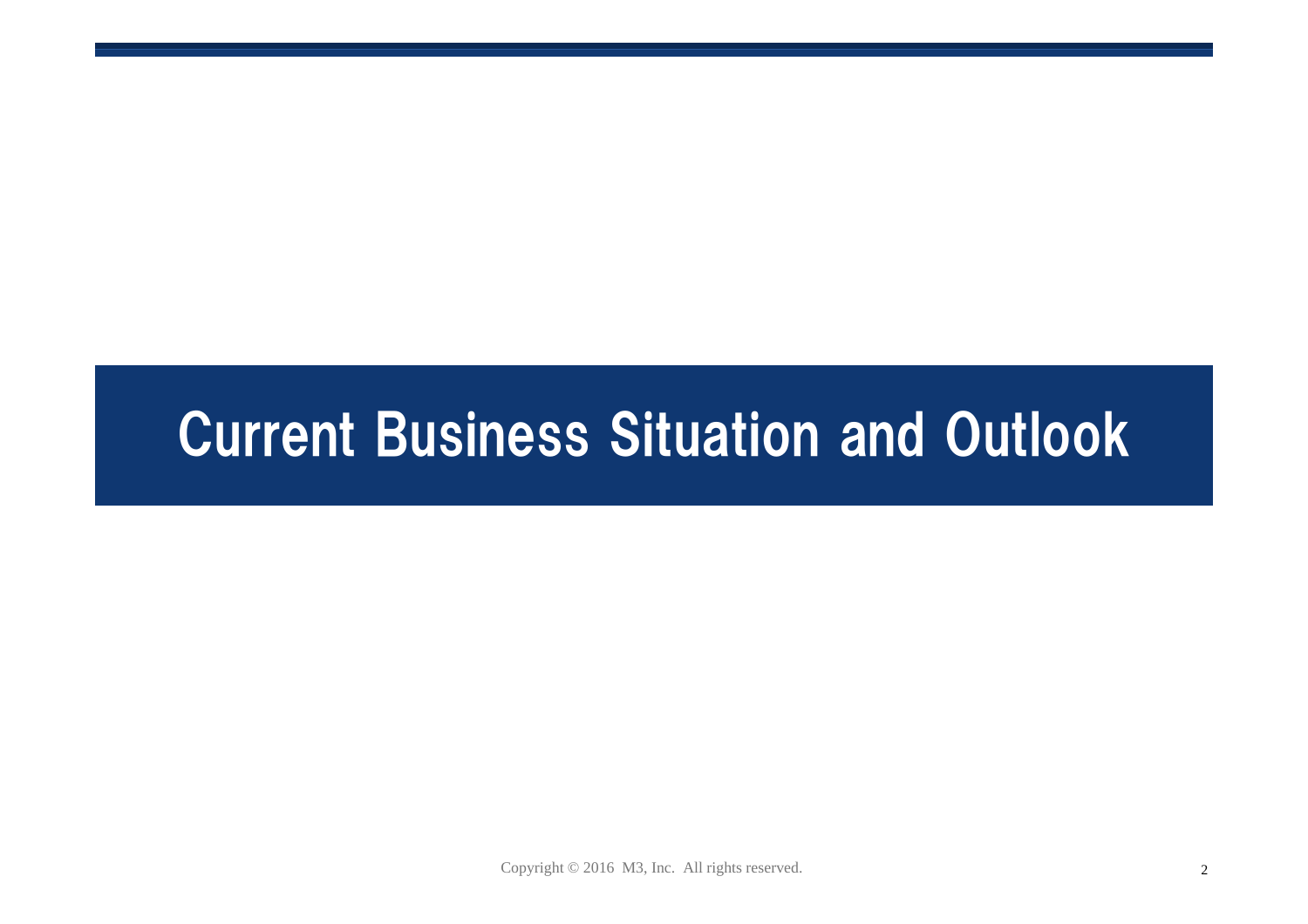#### **Overview**

| <b>MR-kun</b><br><b>Family</b>        | Increase in demand supported continued double digit growth.<br>Q1 sales increased +17% yoy.                                                                                                                                                                                                          |
|---------------------------------------|------------------------------------------------------------------------------------------------------------------------------------------------------------------------------------------------------------------------------------------------------------------------------------------------------|
| <b>Career</b>                         | ■ Sales grew +30% yoy to 3.1 bn yen. Profit grew +30% yoy to 1.6 bn yen.<br>Performance remains steady.                                                                                                                                                                                              |
| <b>Evidence</b><br><b>Solution</b>    | Despite a decrease of over 200 mn yen in milestone based profits yoy, total profit<br>grew +7% yoy to 1.0 bn yen, driven by strength in orders received and healthy<br>progress of on-going projects.<br>Neues posted profits over 100 million yen in Q1, solidifying profitability.                 |
| <b>Overseas</b>                       | ■ U.S. : Growth continued lead by the career business.<br>- USD based sales increased +62% yoy<br>- Career business grew 2.4x yoy to total 1.0 bn yen<br>China: MR-kun contracts increased to cover 22 drugs for 11 firms, showing<br>ш<br>steady growth.                                            |
| <b>M&amp;A/New</b><br><b>Business</b> | ■ Consolidated TECOM Group to provide national certification preparatory services<br>for medical welfare professionals. Transfer of business scheduled for August 1 <sup>st</sup> .<br>Launched PIPEs investment business. First capital alliance tied with Human<br><b>Metabolome Technologies.</b> |
| <b>Comprehensive</b><br><b>Profit</b> | Although performance remained steady, a stronger yen effected translational<br>differences such as the -1.2 bn yen from valuation of or overseas operations,<br>causing comprehensive profits to total 2.4 bn yen, down 39%yoy.                                                                      |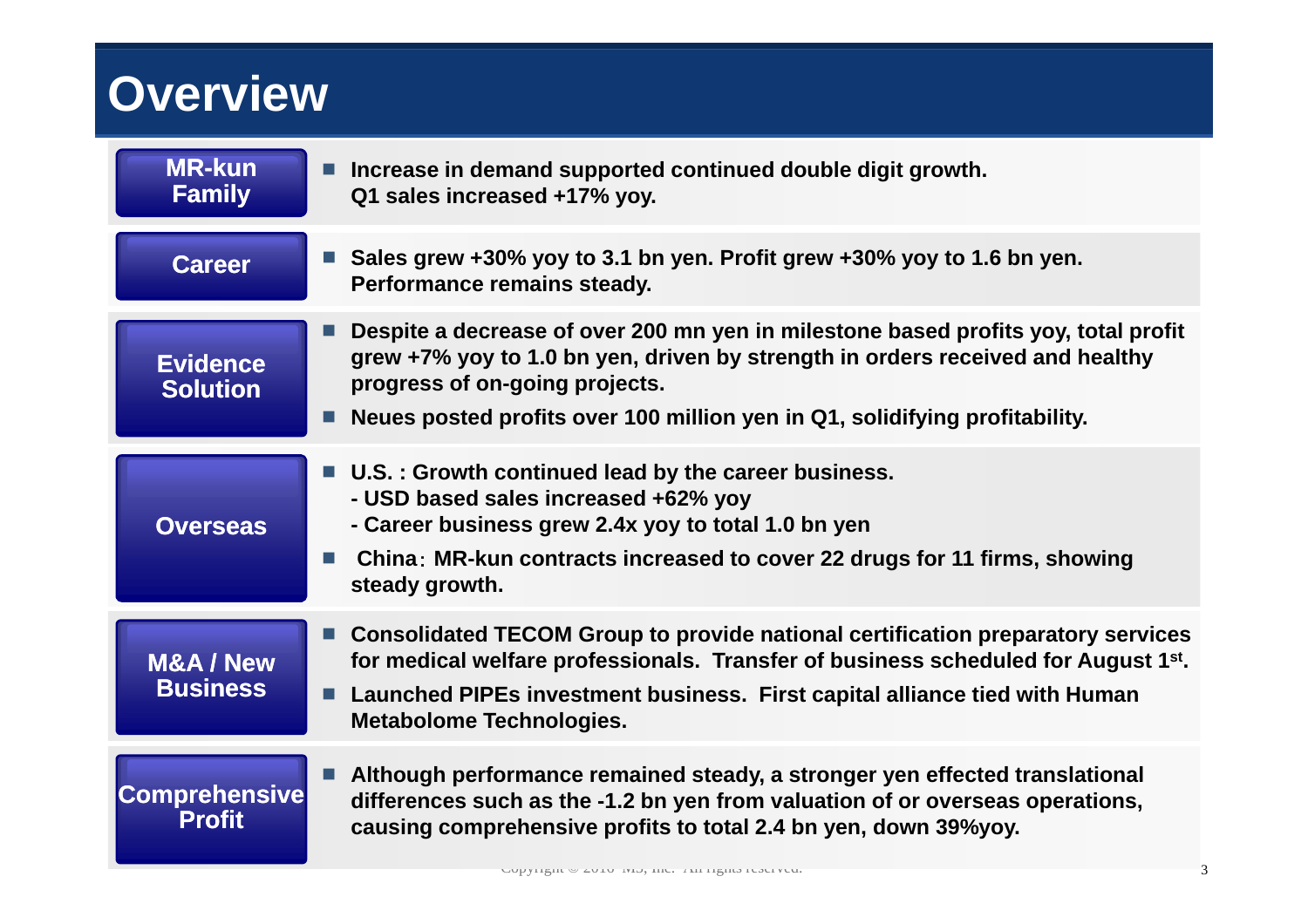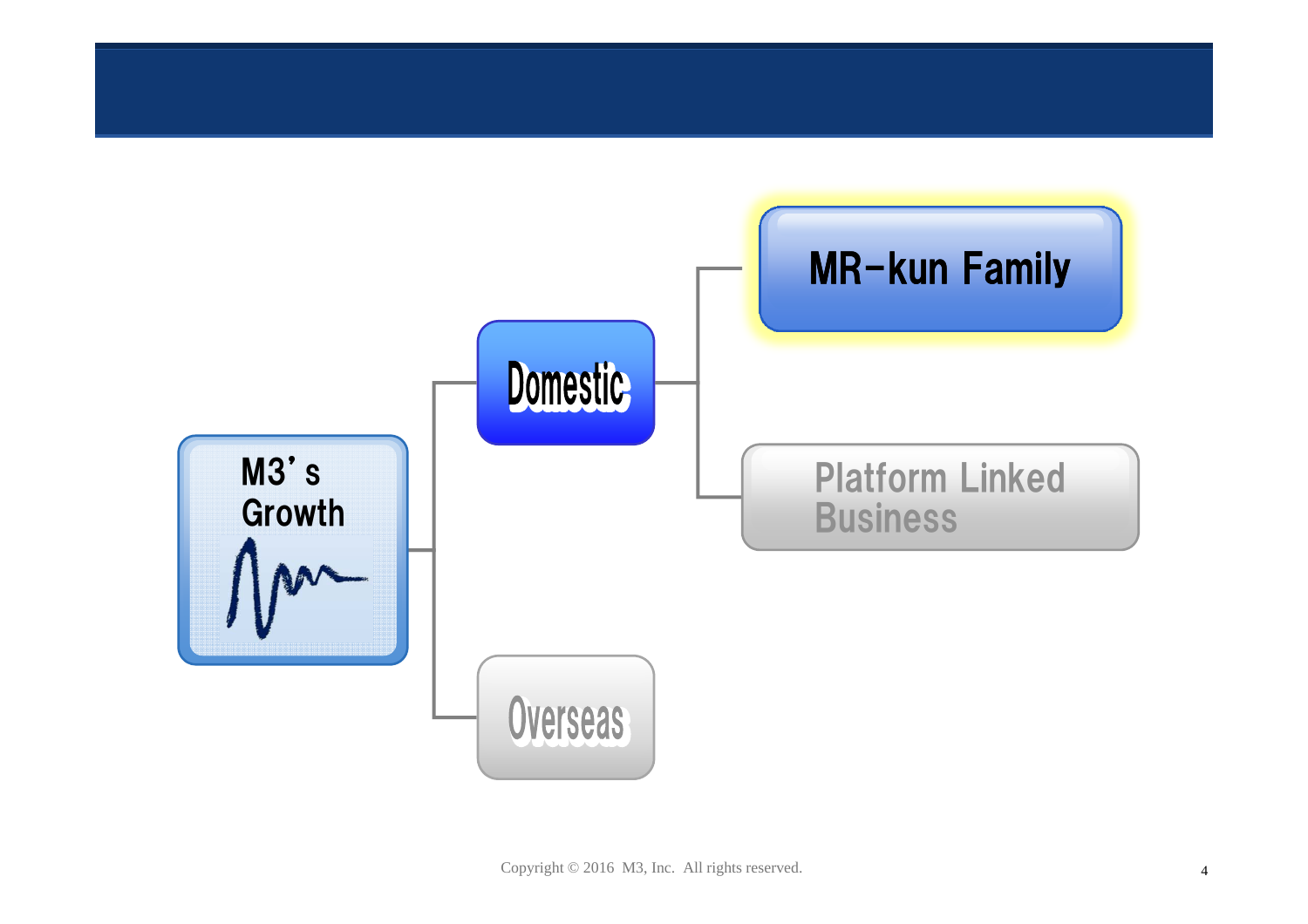## **Doctor Demand for On-Line Detailing**

What is the ideal ratio of on-line and off-line promotional information ("details") from drug companies?



**High demand for on-line detailing from busy physicians that prefer on-demand and timely information, without the limitations imposed by off-line MRs.**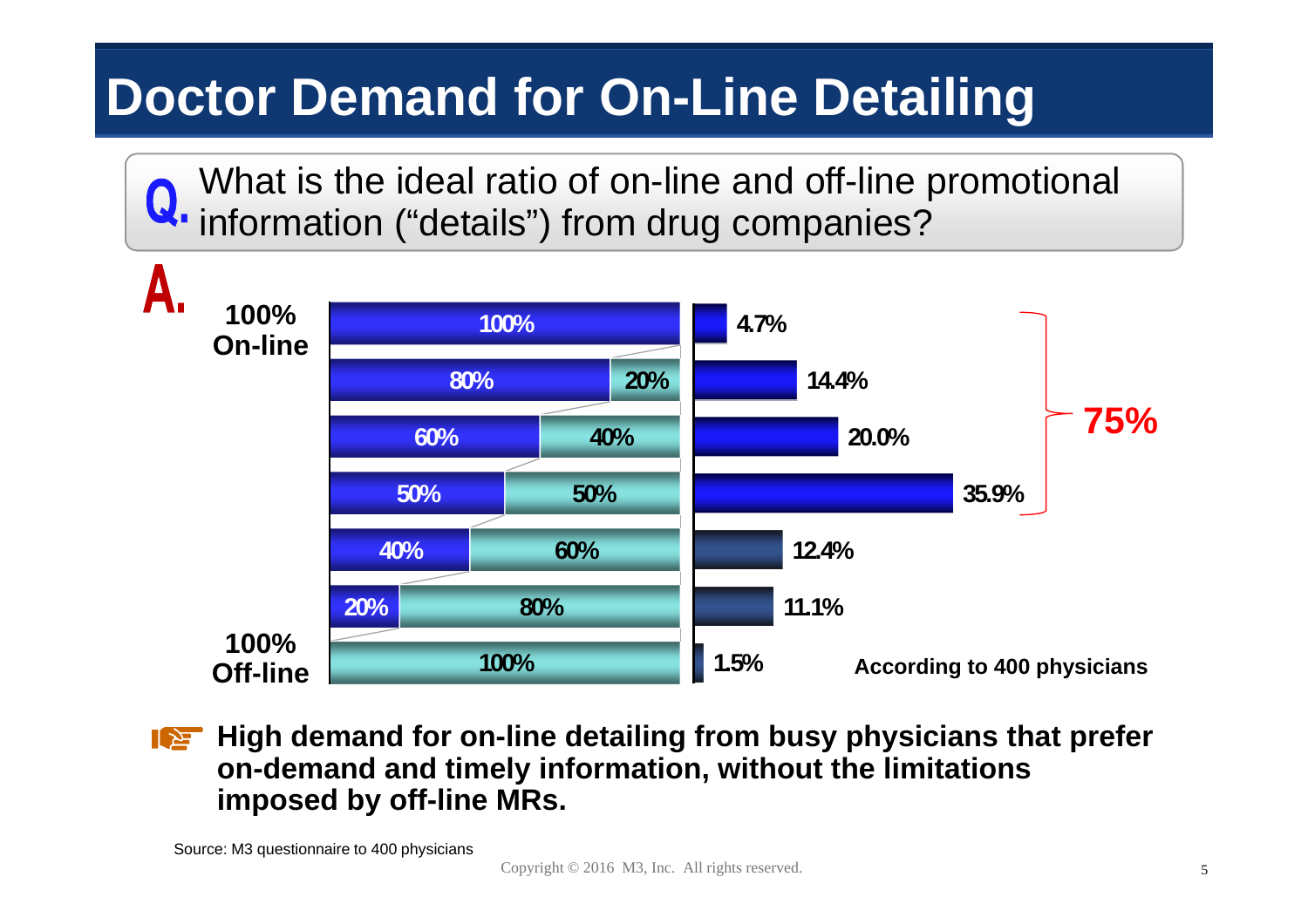#### **Doctor's Time Allocation vs Pharma's Budget Allocation**

Doctors spend the most time collecting information via the Internet. However, pharmaceutical firms spend the majority of their marketing budget on off-line MR related costs.



Source: M3 research, percentages are approximate

Copyright  $\odot$  2016 M3, Inc. All rights reserved.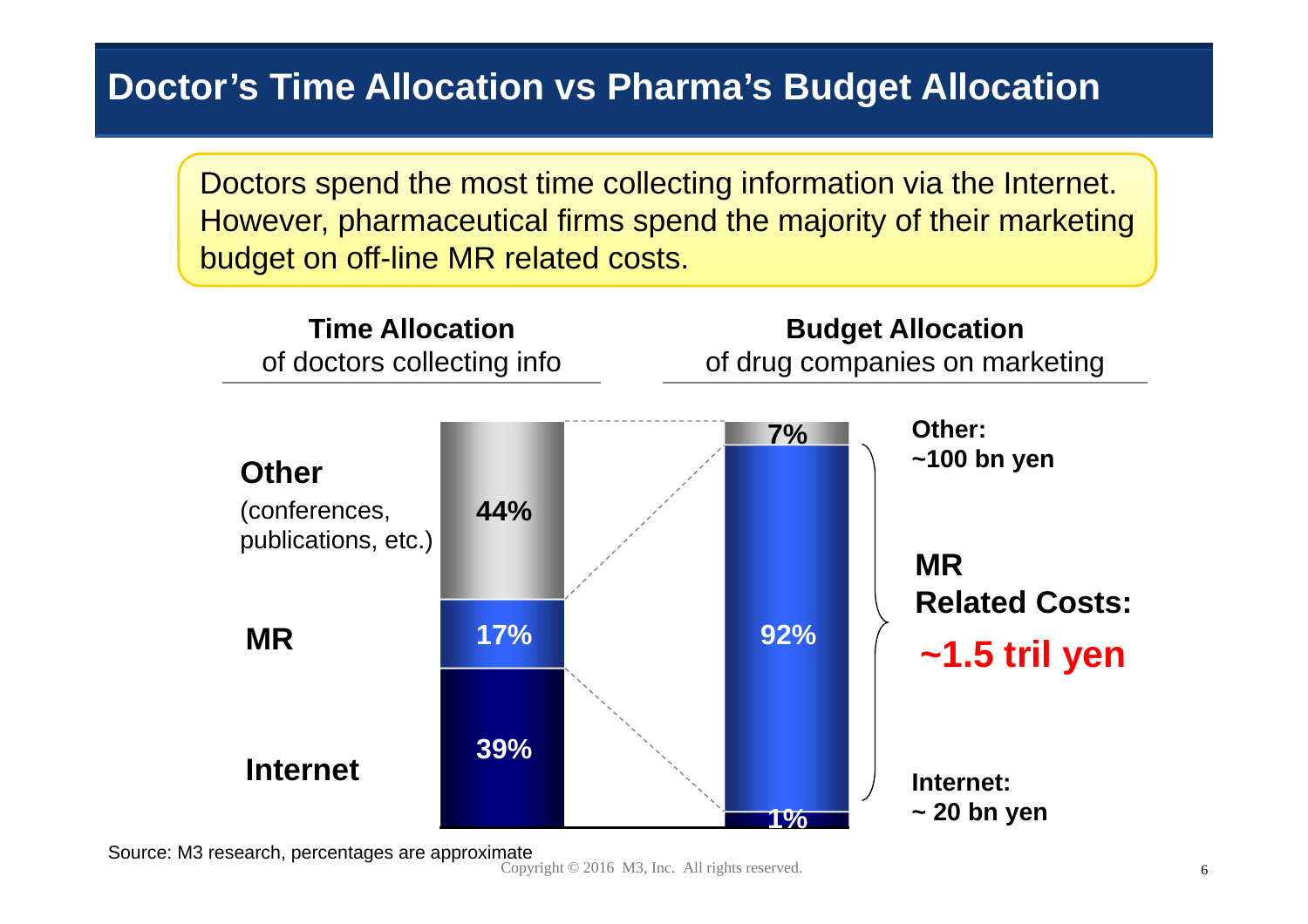# **MR-kun Family's Growth Potential in Japan**



**Broadening of usage across entire service line-up:**

**Average revenues from top 20 clients grew at approx. 18% YoY**

Copyright © 2016 M3, Inc. All rights reserved. 7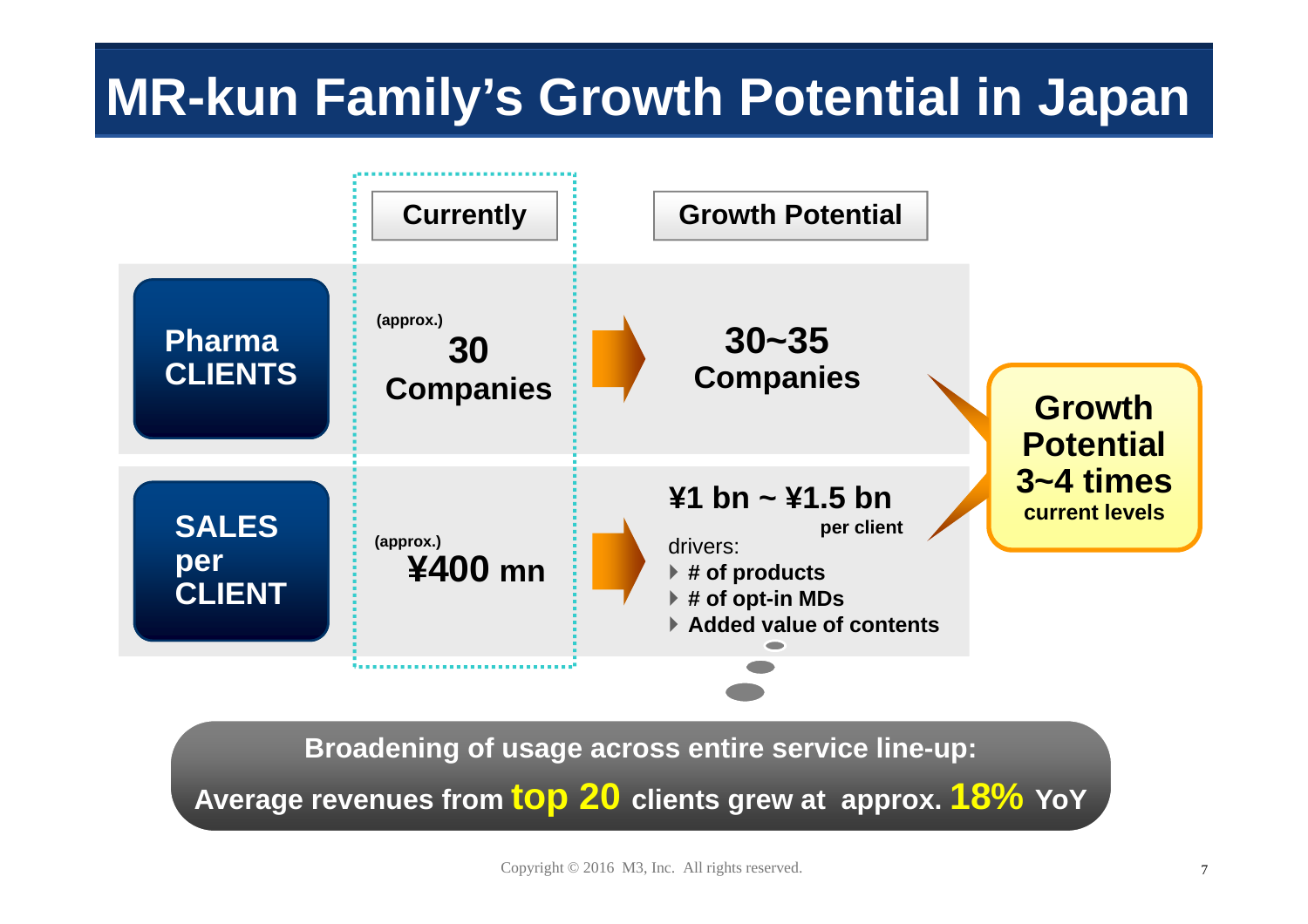## **MR-kun Family Fee Structure (annual)**

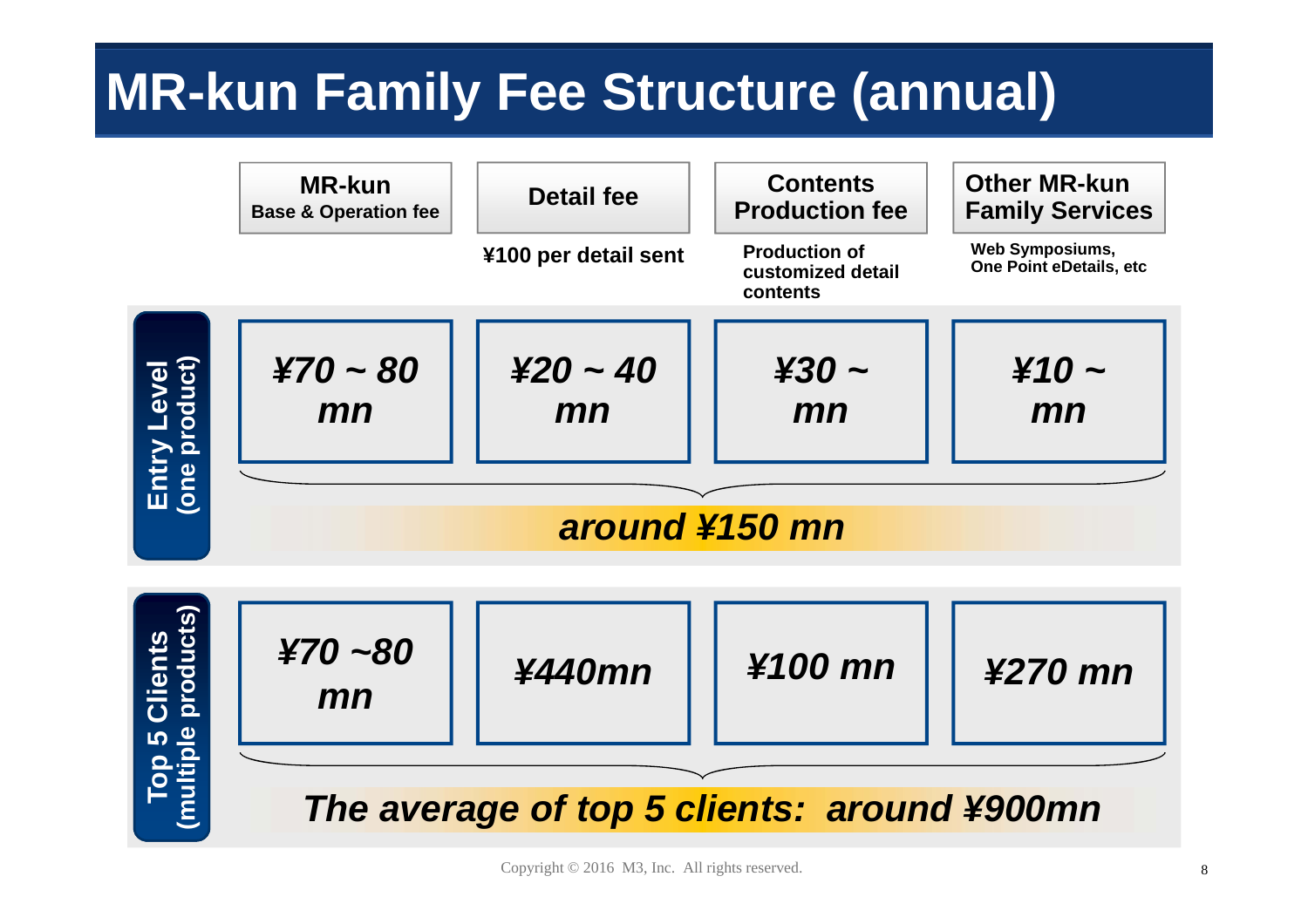#### **MR-kun Family: YoY Quarterly Sales Comparisons**



Copyright © 2016 M3, Inc. All rights reserved. <sup>9</sup>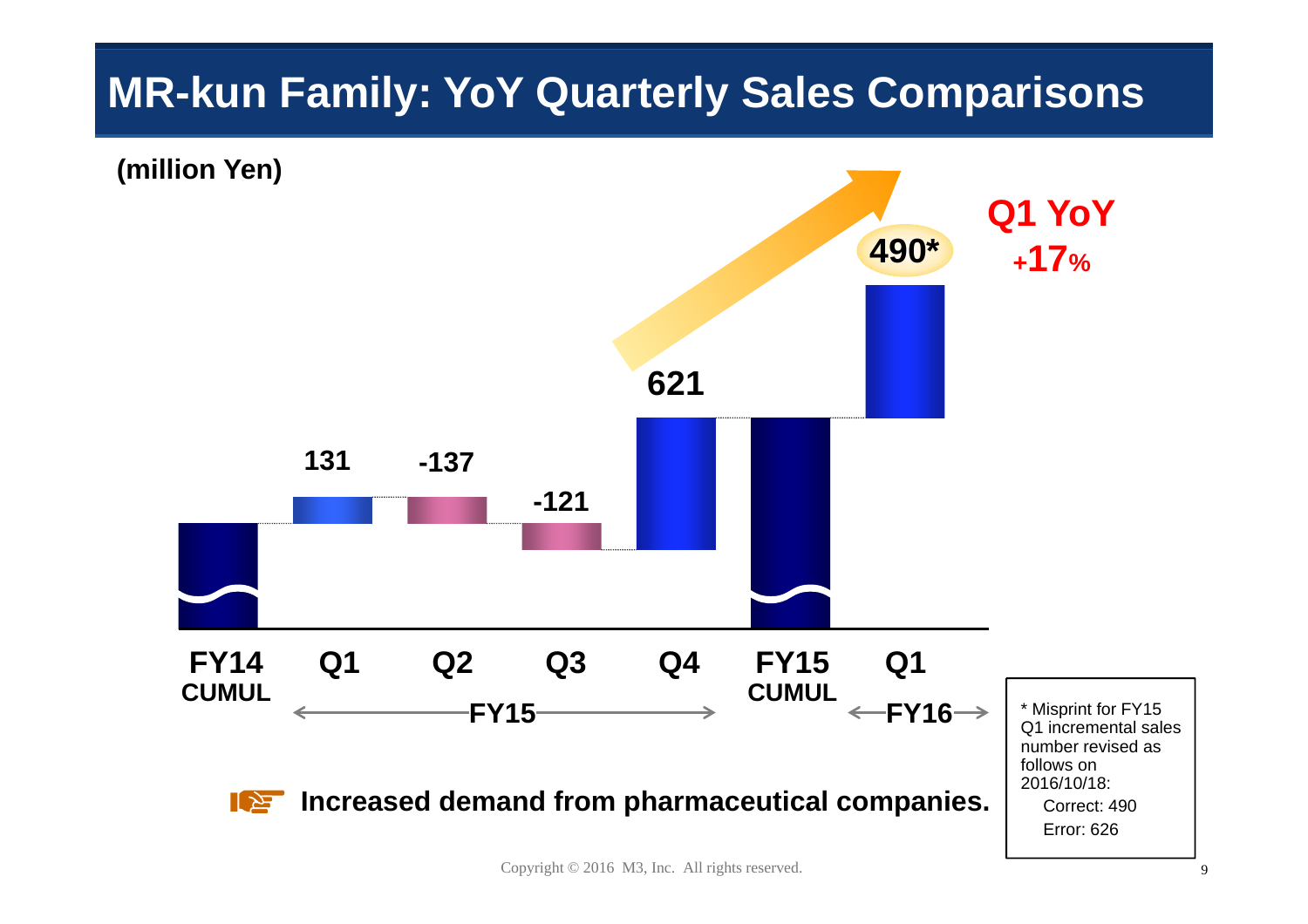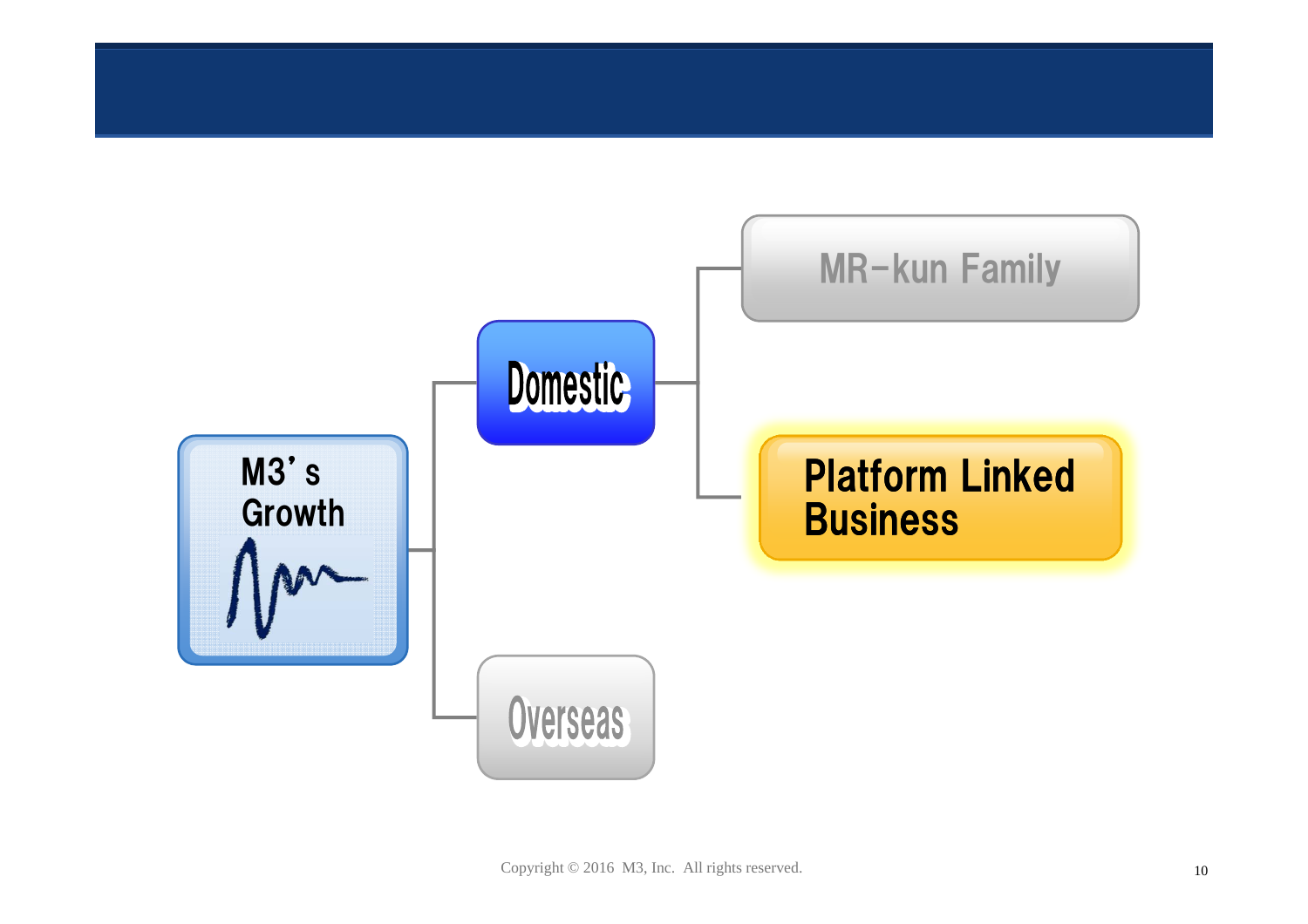### **Consolidated Sales Trend**

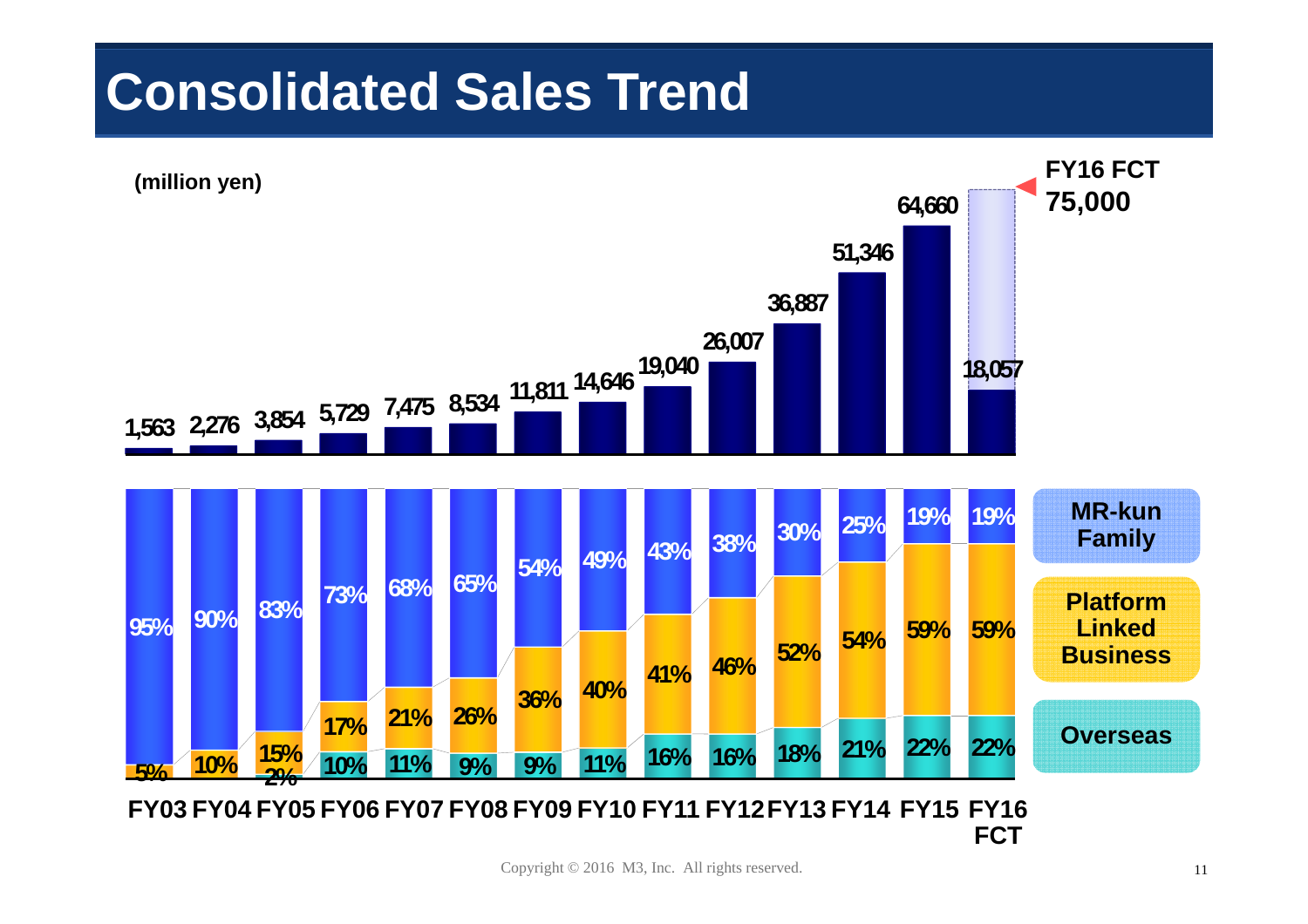### **Business Segment Breakdown and Type**

| <b>Business Segments</b>                         | <b>Services</b>                                  | <b>FY15 Sales</b>         | <b>Business</b><br><b>Type</b> |
|--------------------------------------------------|--------------------------------------------------|---------------------------|--------------------------------|
|                                                  | <b>MR-kun Family</b>                             | 13 bn yen                 | <b>MR-kun</b><br><b>Family</b> |
|                                                  | <b>Career</b>                                    | 7 bn yen                  |                                |
| <b>Medical Portal</b>                            | <b>Research</b>                                  | 3 bn yen                  |                                |
|                                                  | <b>Other</b><br>(Mr. Finder, AskDoctors, others) | 3 bn yen                  | <b>Platform</b>                |
| <b>Evidence Solution</b>                         | 20 bn yen                                        | Linked<br><b>Business</b> |                                |
| <b>Clinical Platform</b>                         |                                                  | 3 bn yen                  |                                |
| <b>Sales Platform</b>                            |                                                  | 1 bn yen                  |                                |
| <b>Other</b> (iTicket, hospital support, others) | 2 bn yen                                         |                           |                                |
| <b>Overseas</b>                                  |                                                  | 14 bn yen                 | <b>Overseas</b>                |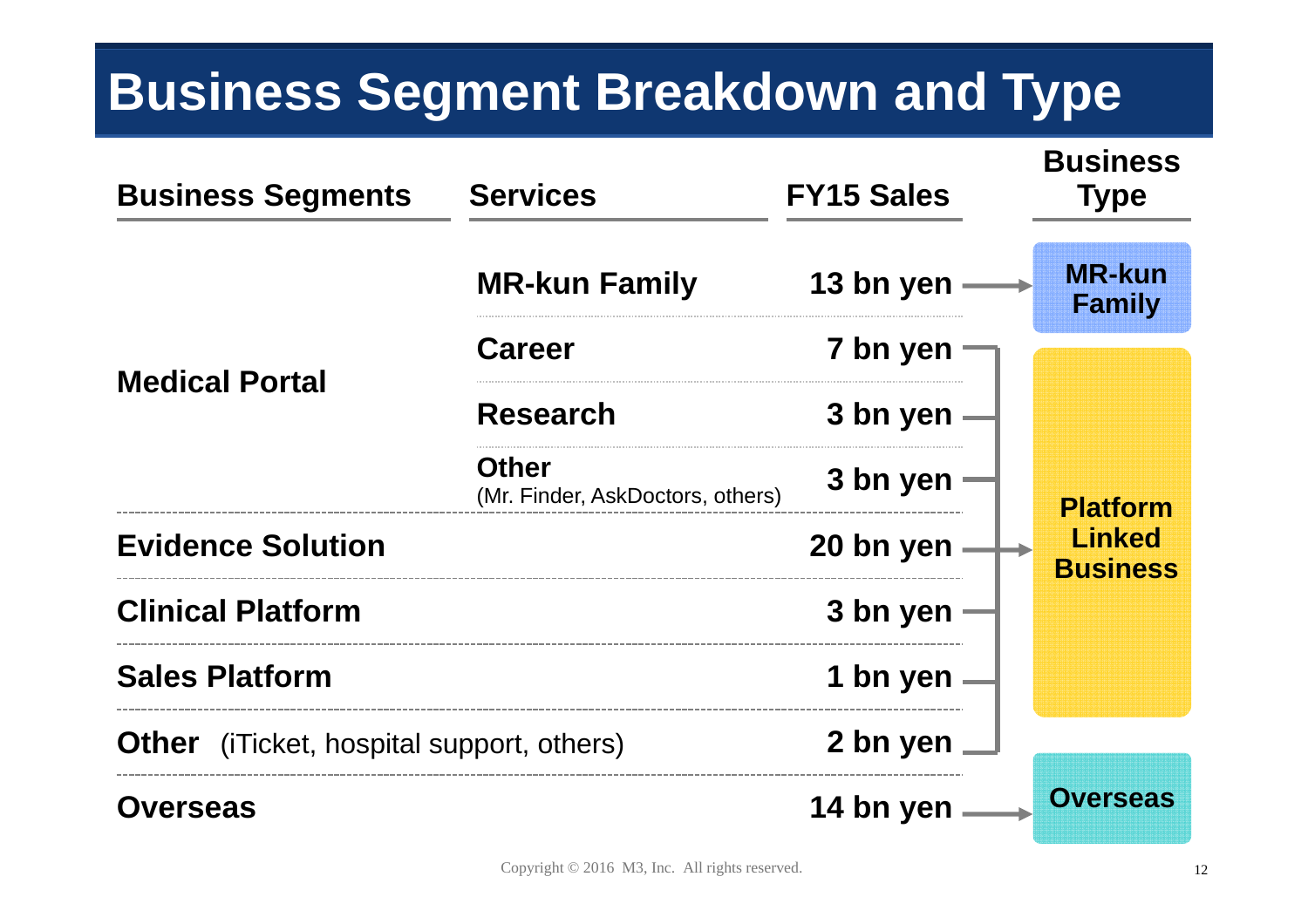### **Platform Linked Business Development**



**expected to exceed 40 billion yen. New projects pipeline includes 10 to 20 business ideas with plans including overseas development.**

Copyright © 2016 M3, Inc. All rights reserved. 13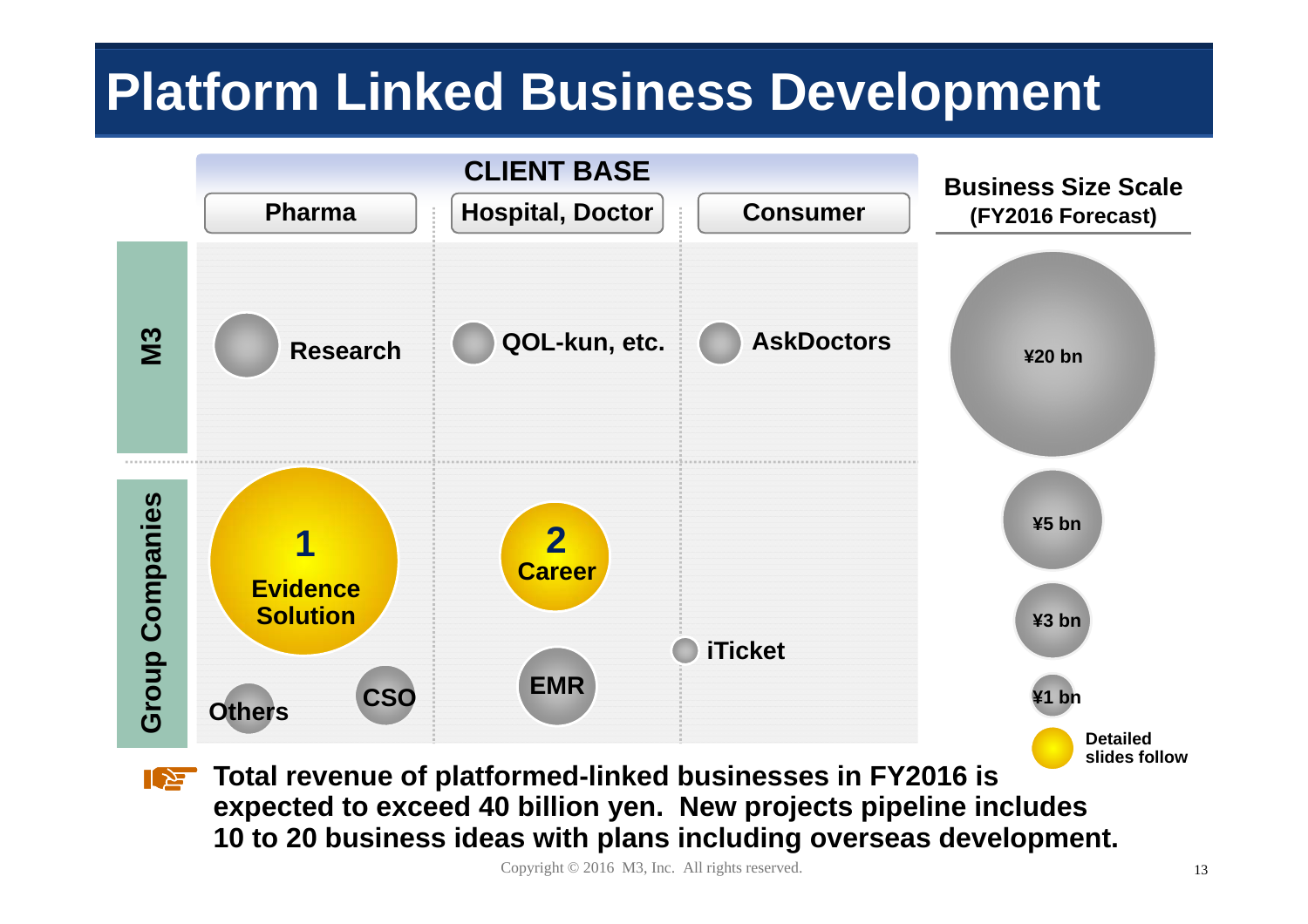#### **Power of Mr. Finder in Drug Development 1 Evid Sol**

**"Making use of the Internet to increase, as much as possible, the number of people who can live longer and healthier lives, and to reduce as much as possible, the amount of unnecessary medical costs."**

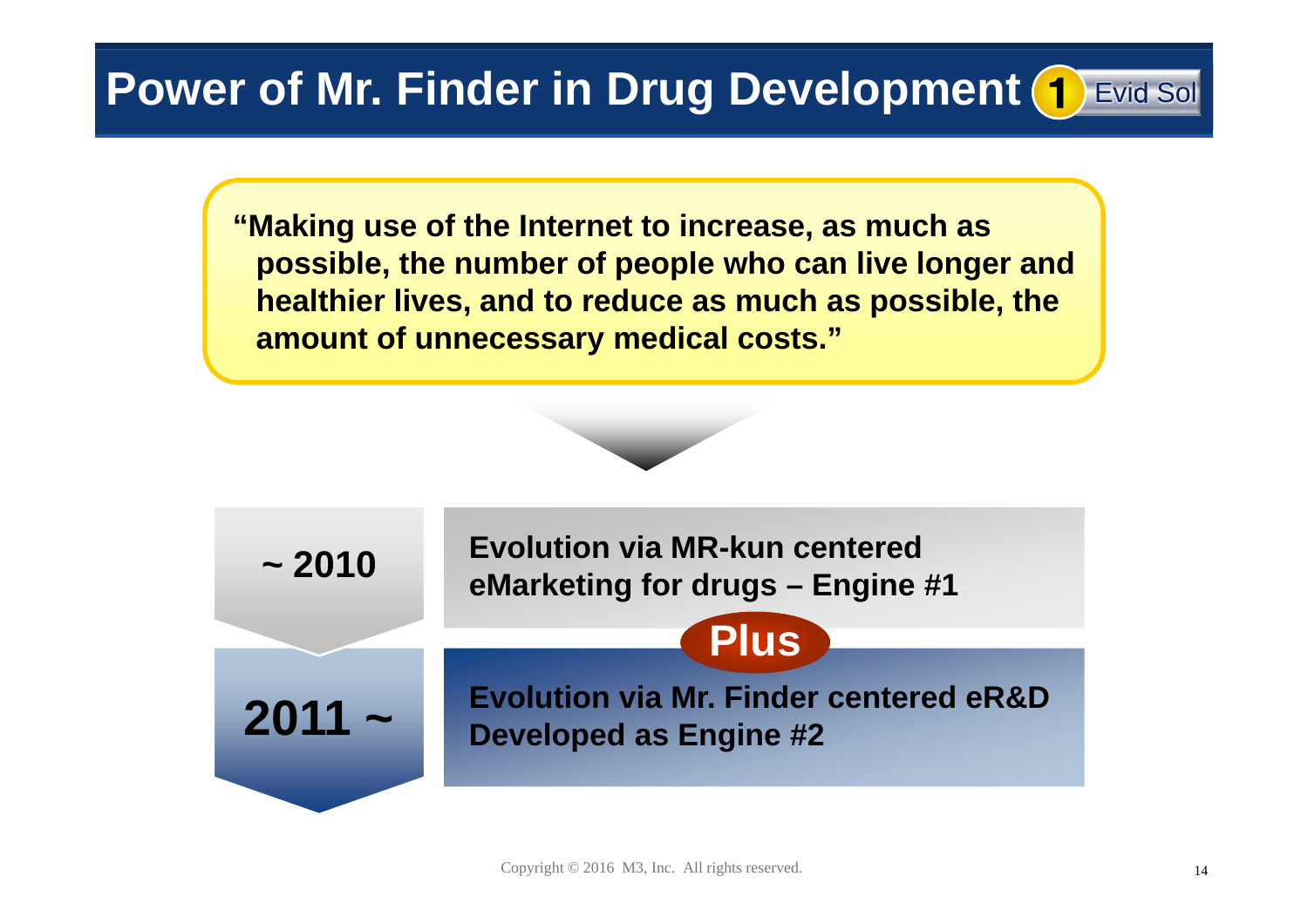#### **Patient Enrollment in Large-Scale Trials**

#### Case study

**M3.com doctors exceeded by number and speed in collecting cases** versus other SMOs for a particular Endocrinology and Metabolism trial



Copyright © 2016 M3, Inc. All rights reserved. 15

1 Evid Sol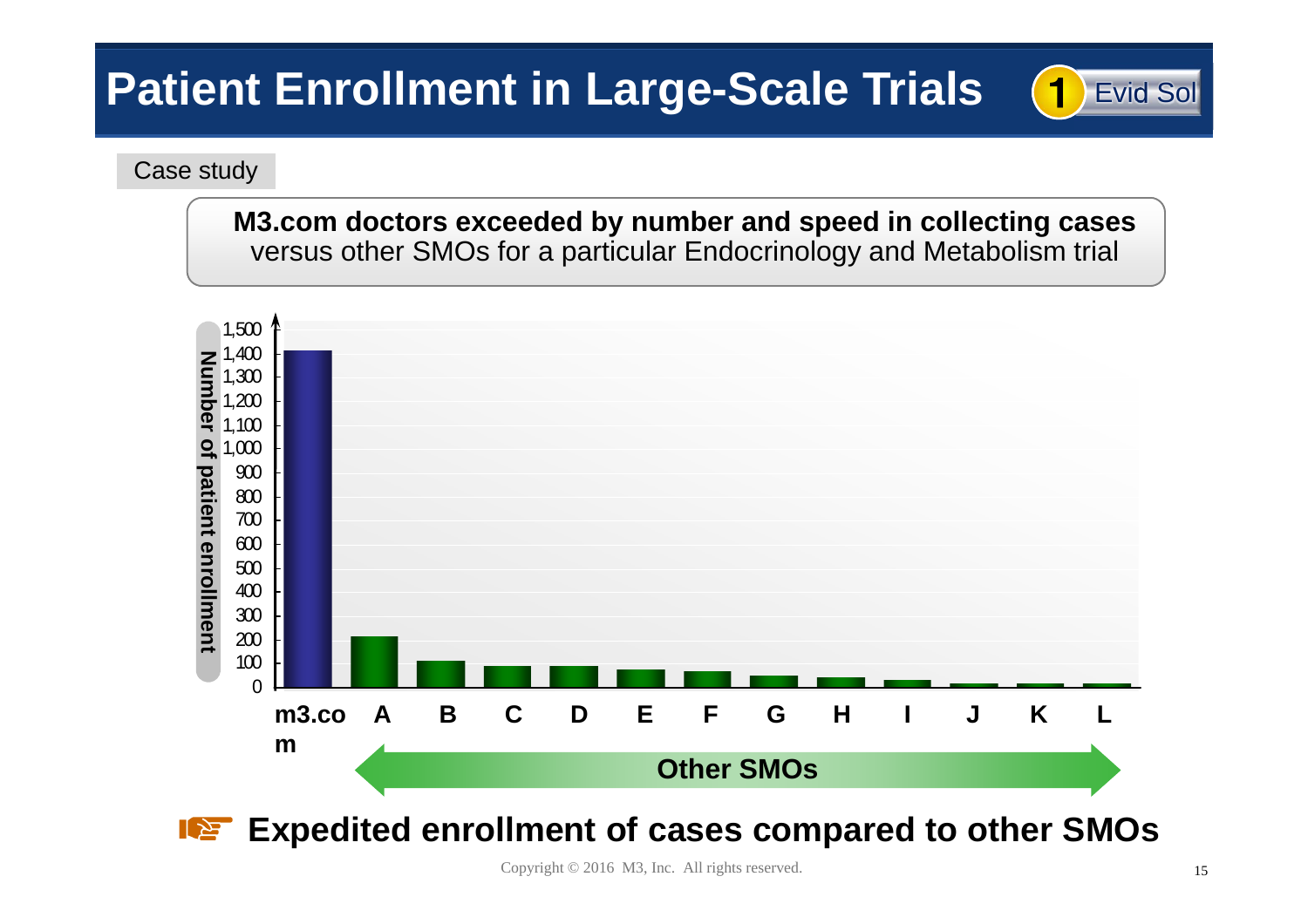#### Evid Sol **Shift to Internet-Based Clinical Trials<sup>(1)</sup>**

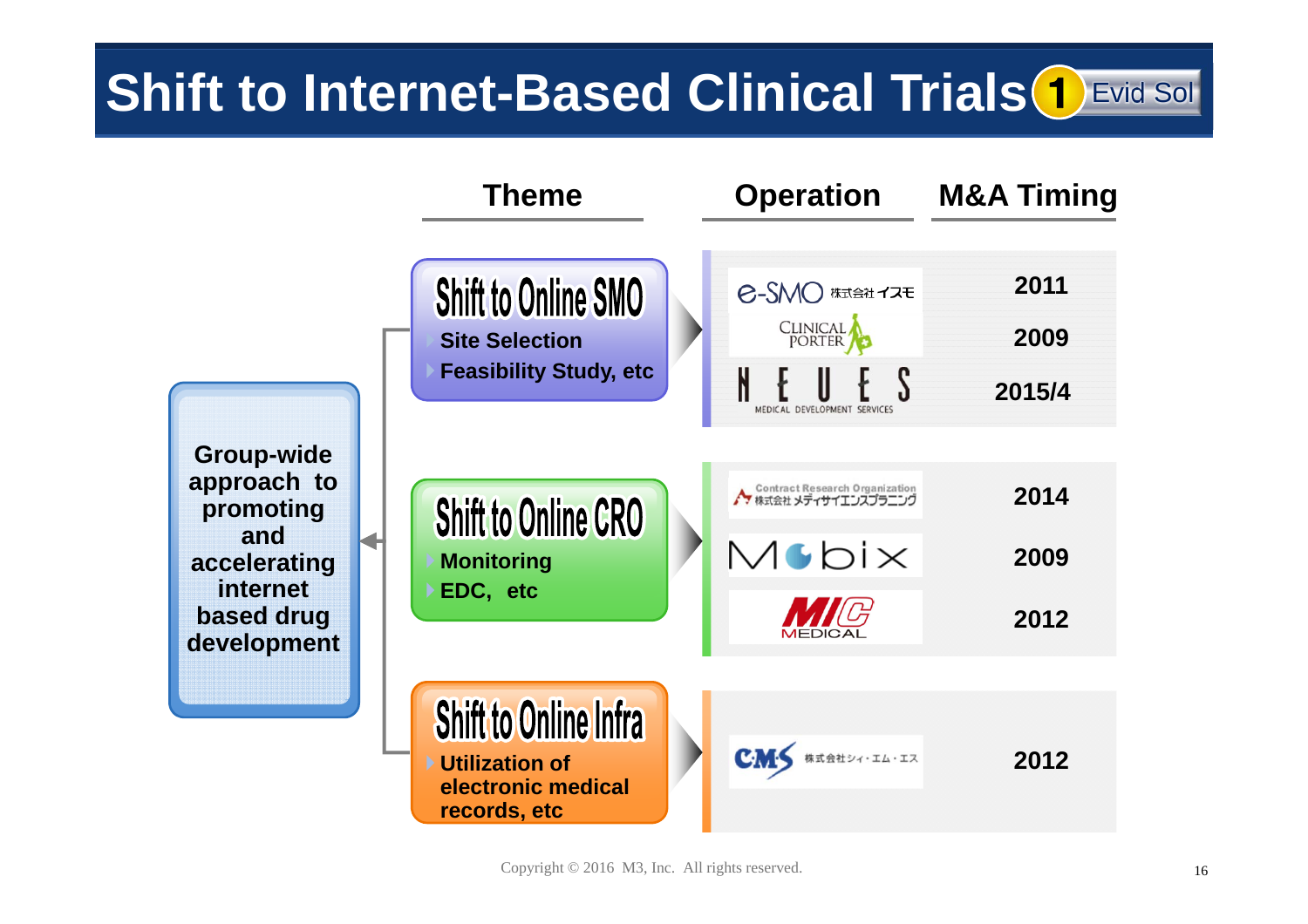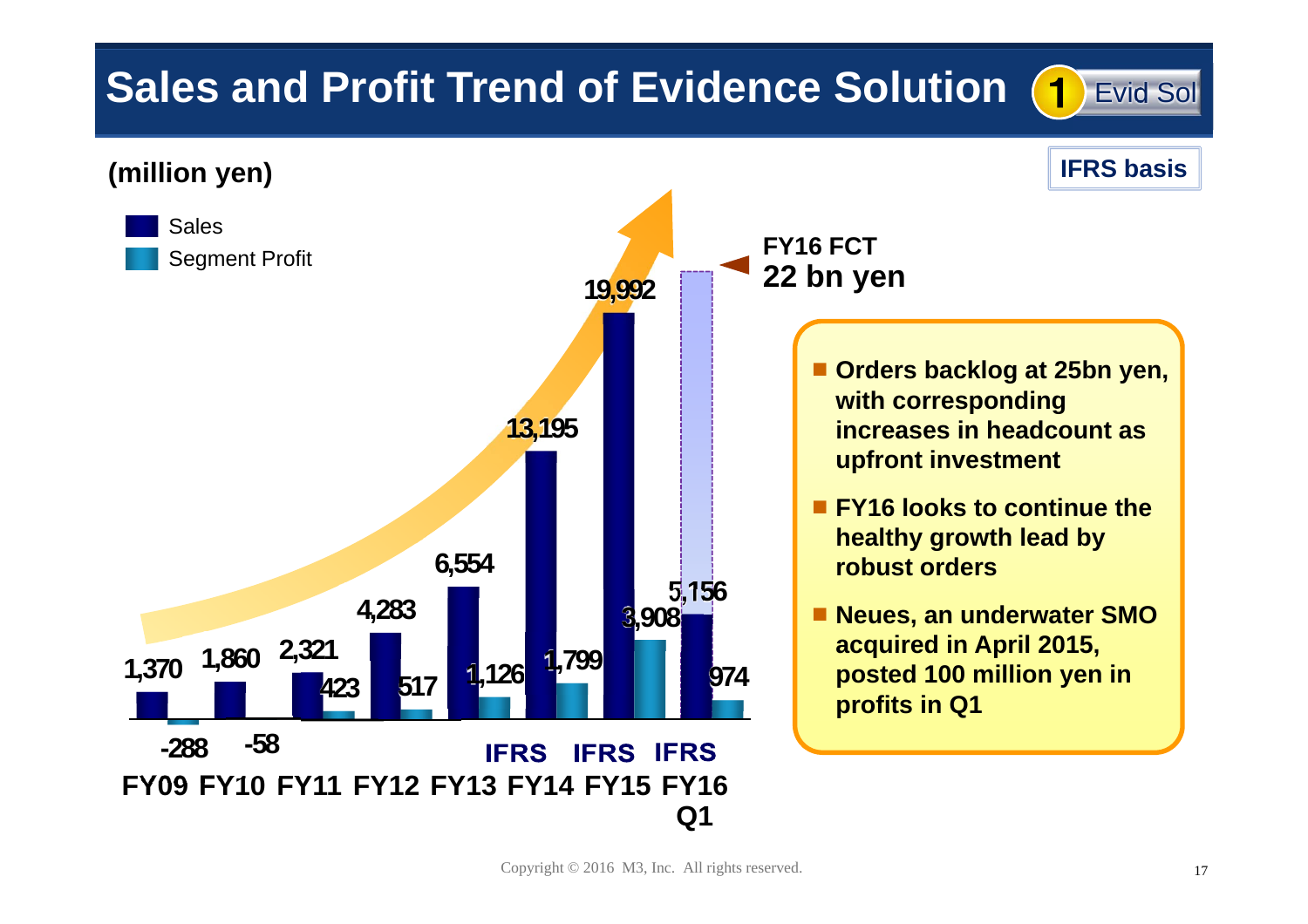# **Sales and Profit Trend of M3 Career** (2) Career

**(million yen)**

**JGAAP basis**

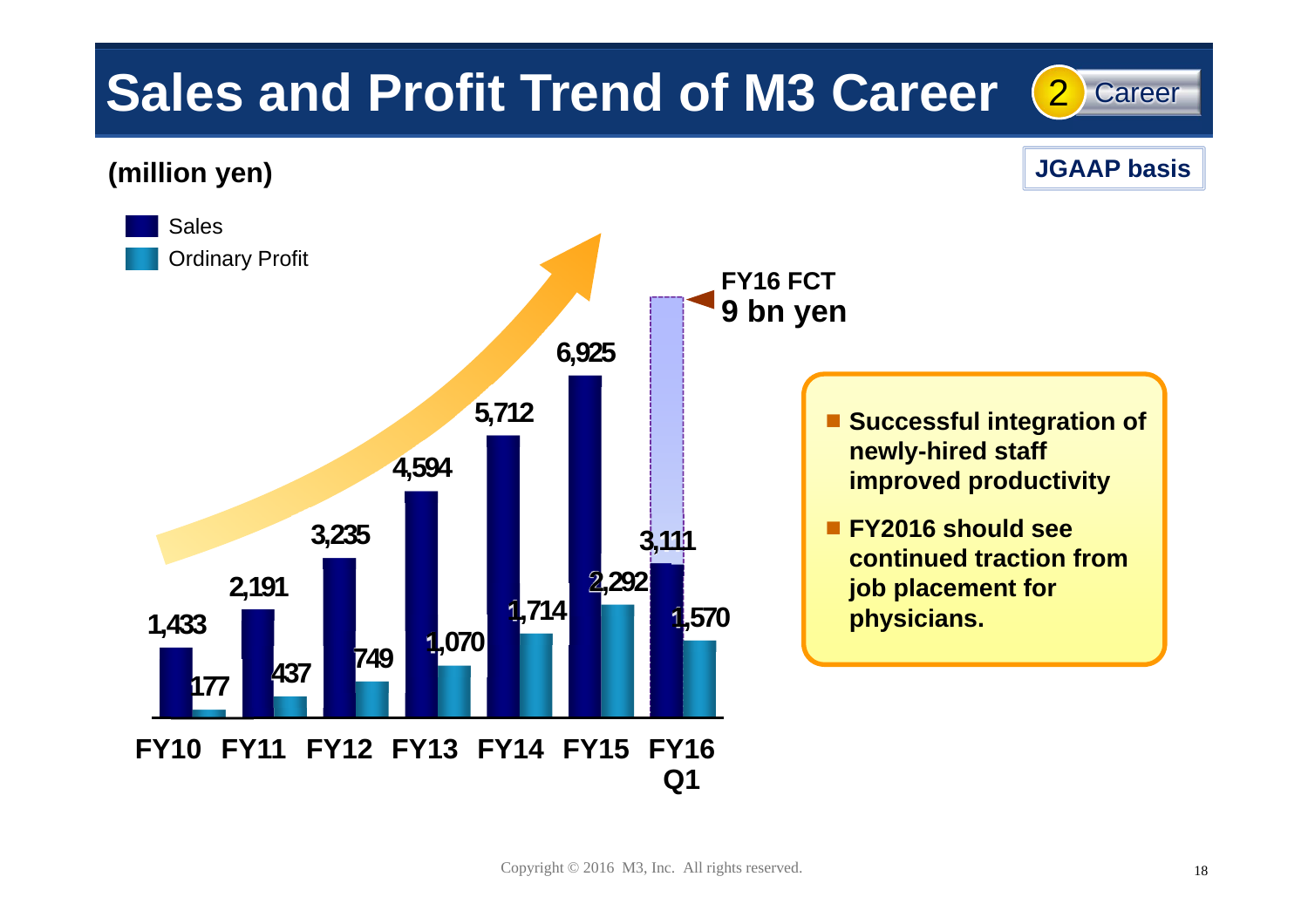# **Consolidation of TECOM Group**



- **Top brand within preparatory education for national certifications of medial welfare professionals**
- **Preeminent recognition and market share amongst students (close to 100% of students register for TECOM's mock exams)**
- **Extensive experience in education and examination content production**
- **Network across universities and hospitals**



- $\bullet$  **Broad base of medical professional members starting with MDs**
- $\bullet$  **Large client base within healthcare starting with pharmaceutical companies**
- $\bullet$  **Insight and expertise in internet based businesses**

#### **< Expected Synergies >**

- M. **Solidify internet based education program**
- P. **Expand job placement services for medical students and interns**
- M. **Develop physician education services such as CME**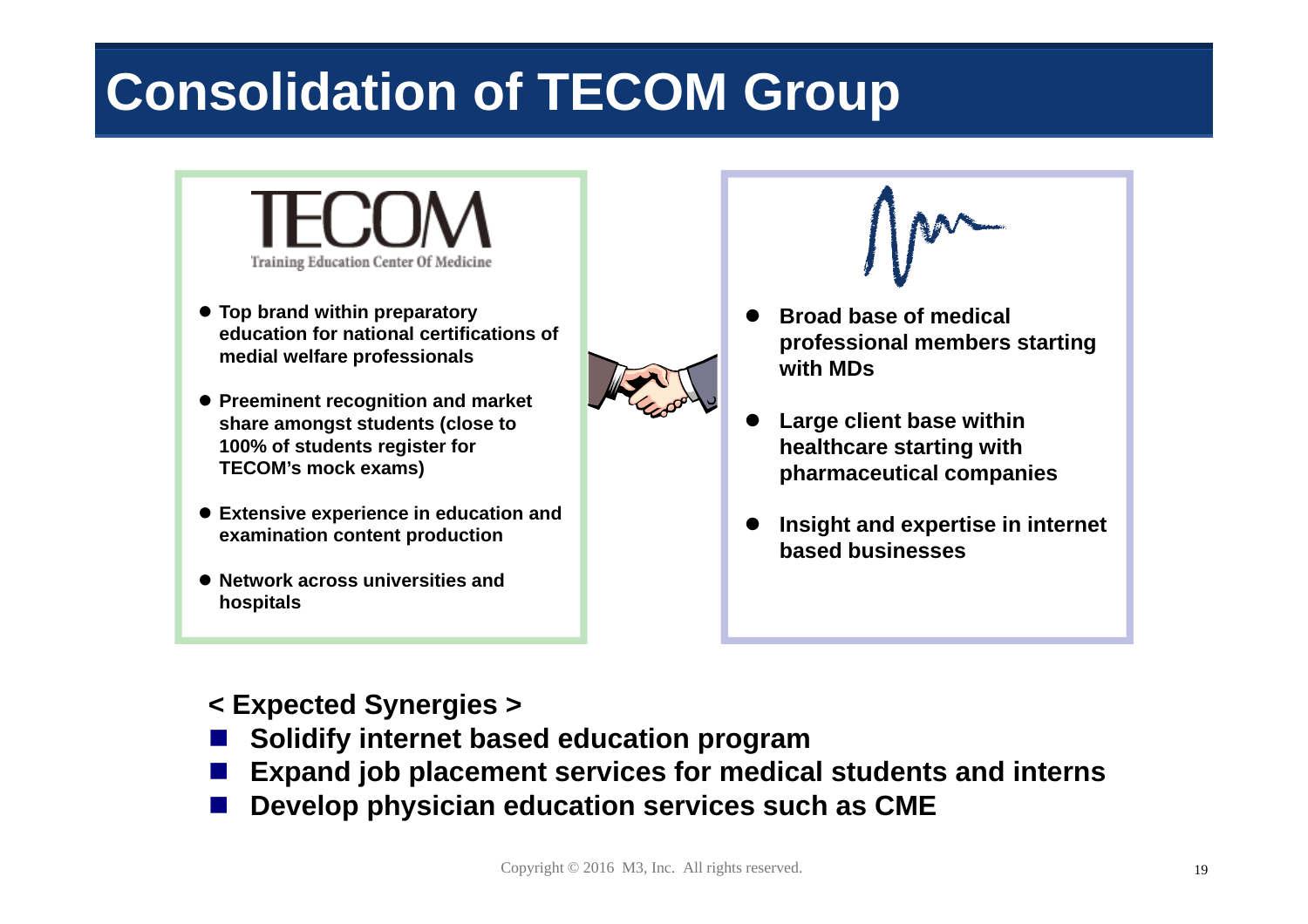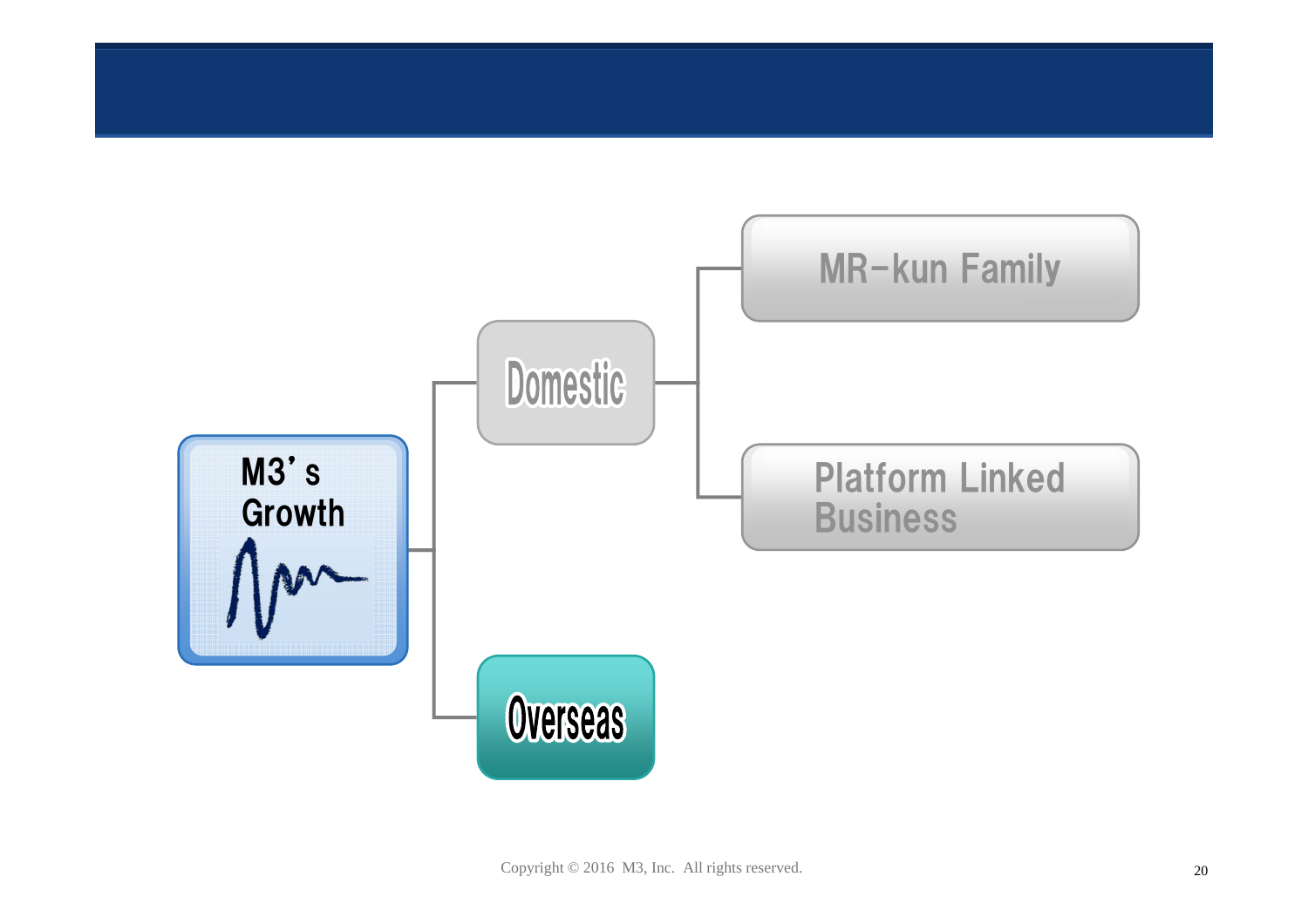#### **Number of Physician Members and Panelists (Global)**

(thousand)

#### **3.5+ million members worldwide**

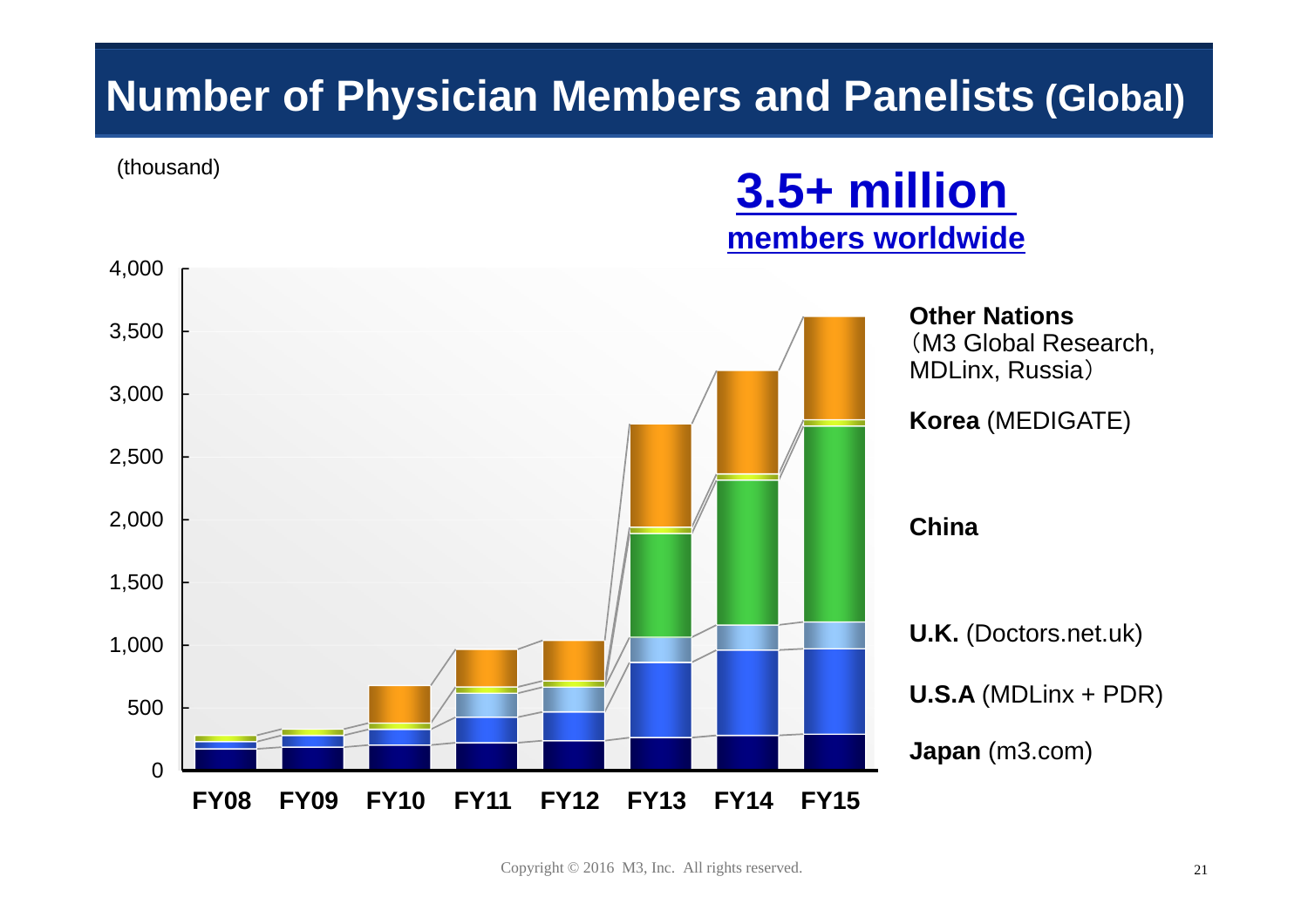### **Expansion of U.S. Career Services**



**Faster growth path than M3 Career in Japan. A new growth driver with a much larger addressable market.**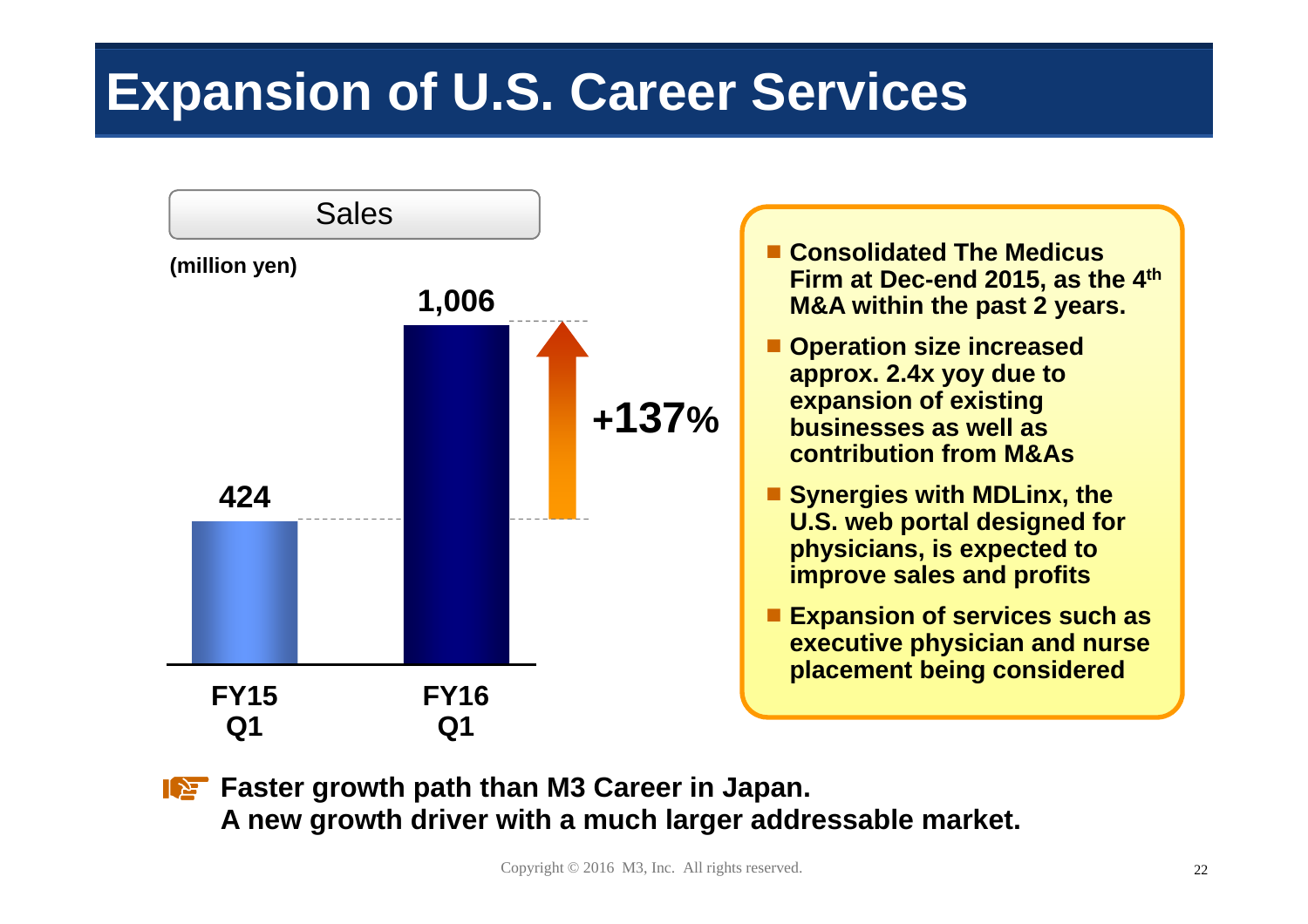### **Development in China**



**ICE** Over1.5 million physicians members, covering the majority of doctors **in China**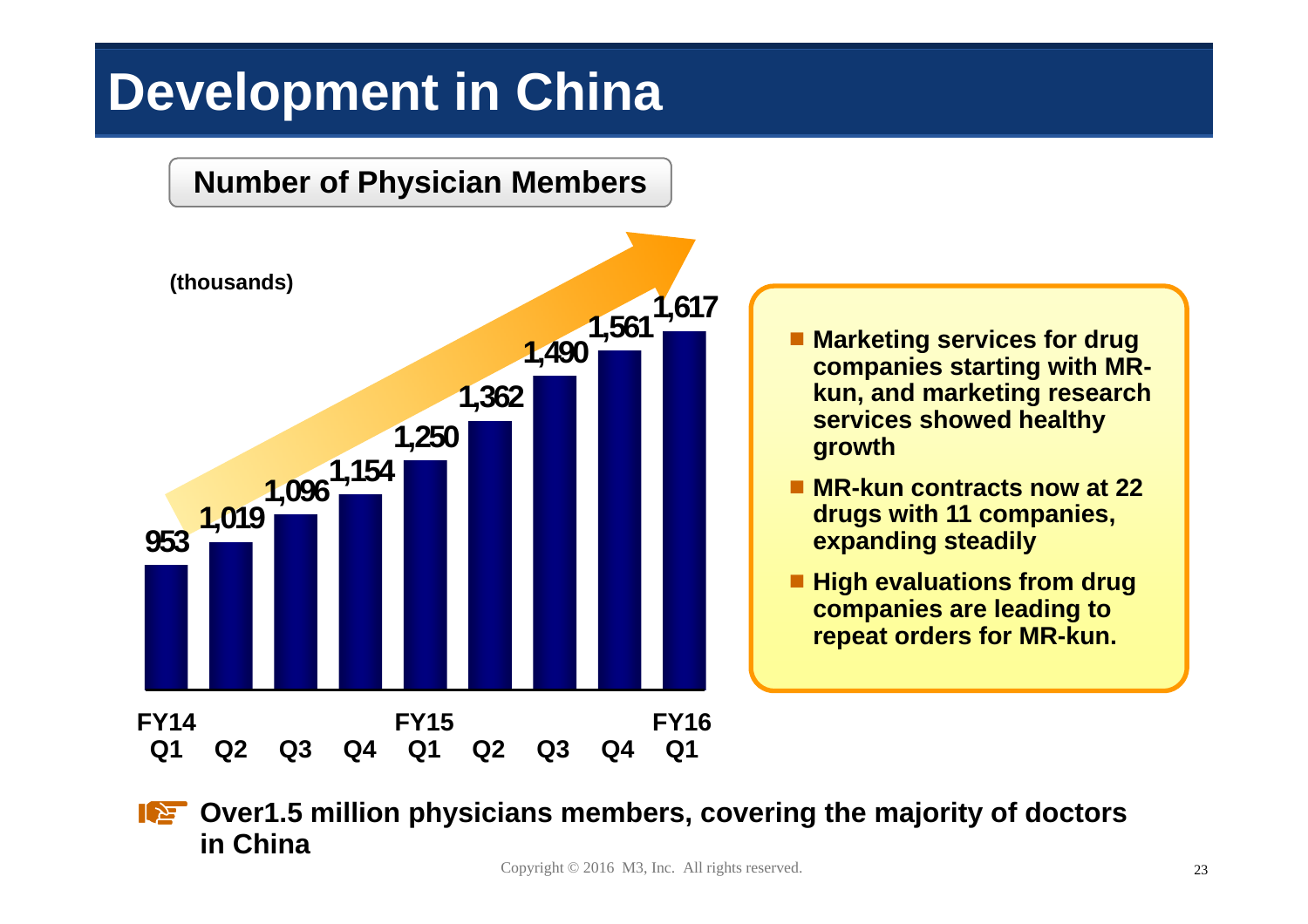#### **Sales and Profit Trend of Overseas**

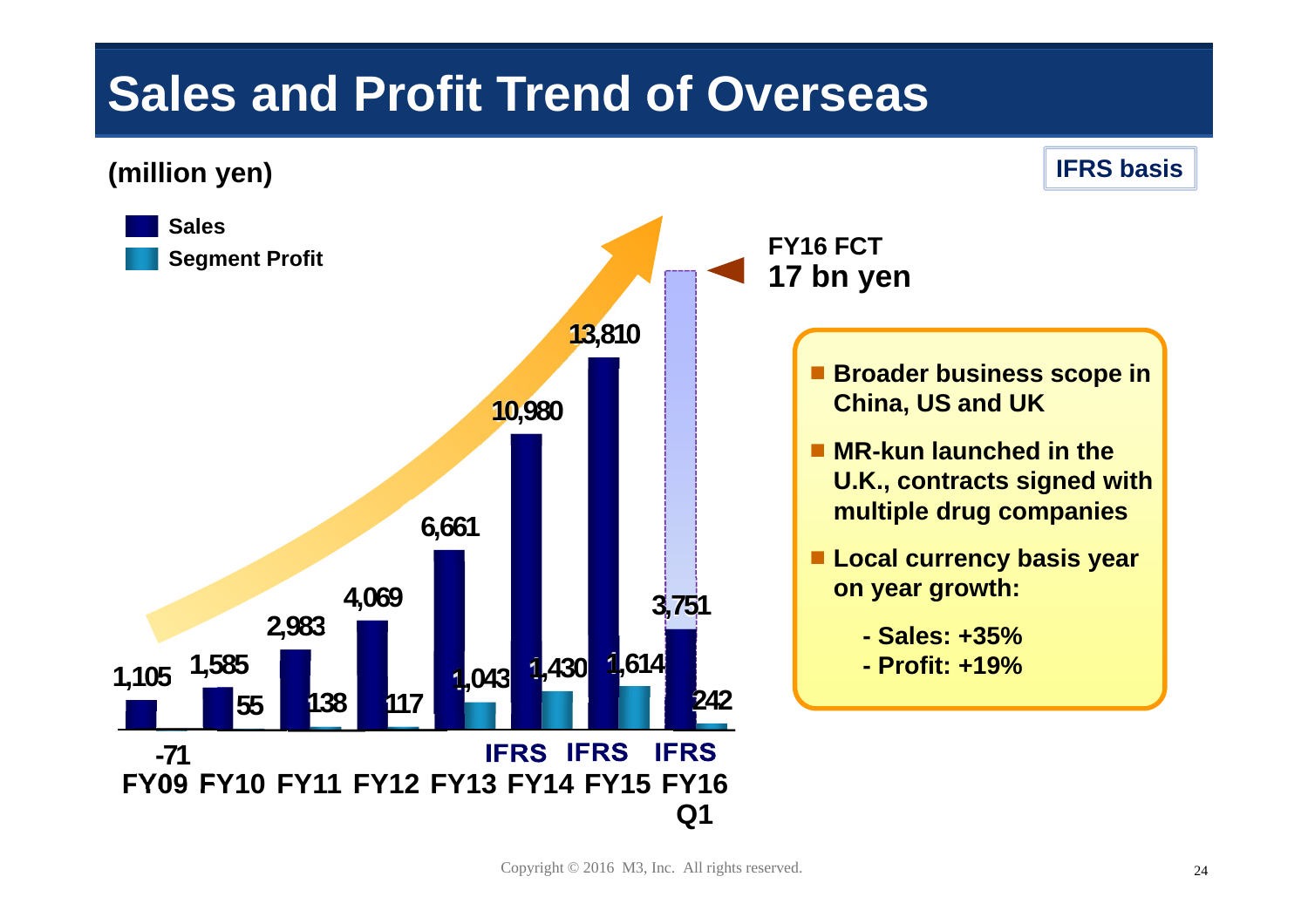# M3 Group's Business Strategy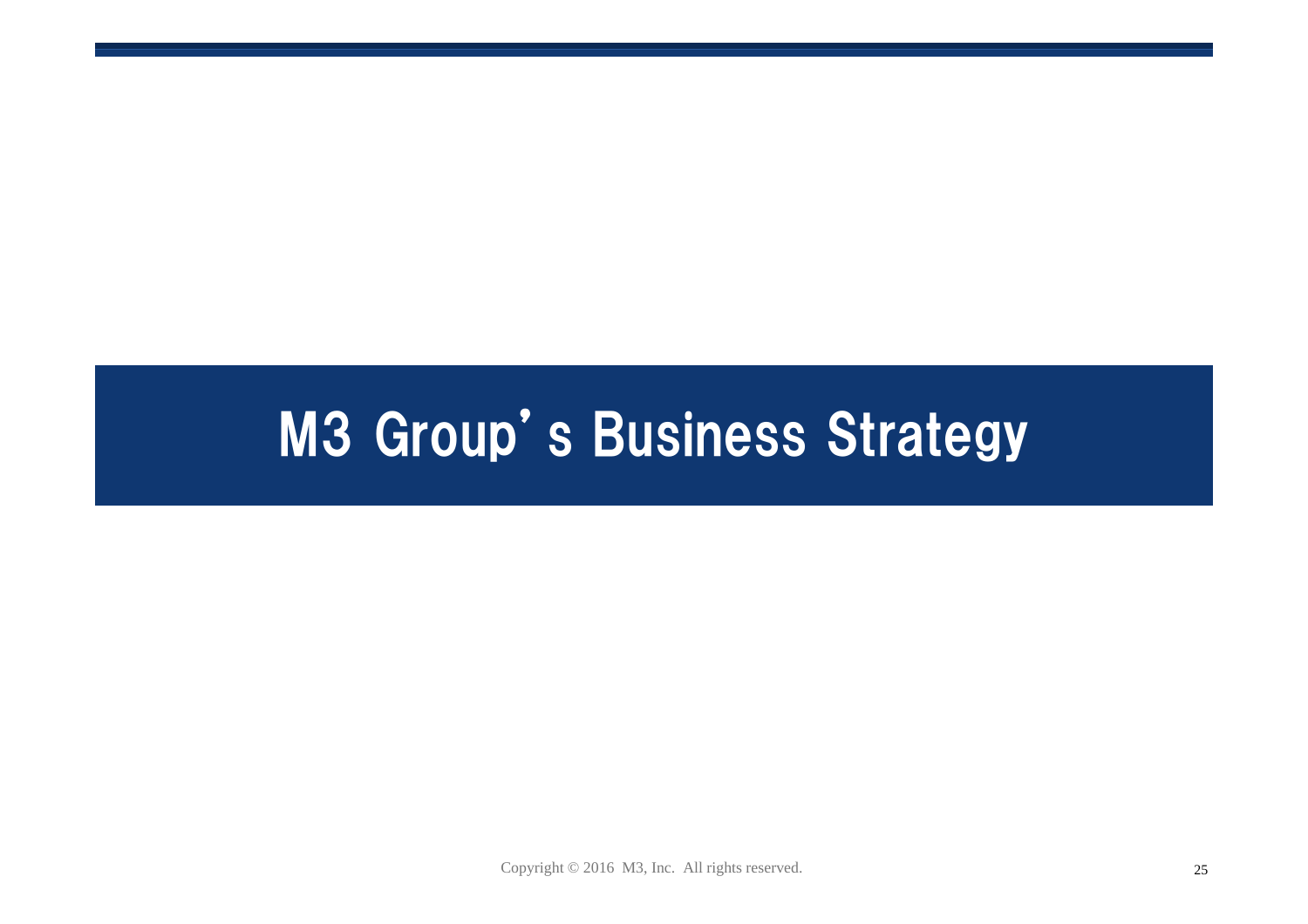#### **Strategy Change in Business Development**



**M3 is uniquely positioned to transform the health care industry via its**  【之】 **1) Platform 2)Industry Expertise and 3)Human Resources (management and engineering)**

Copyright © 2016 M3, Inc. All rights reserved. 26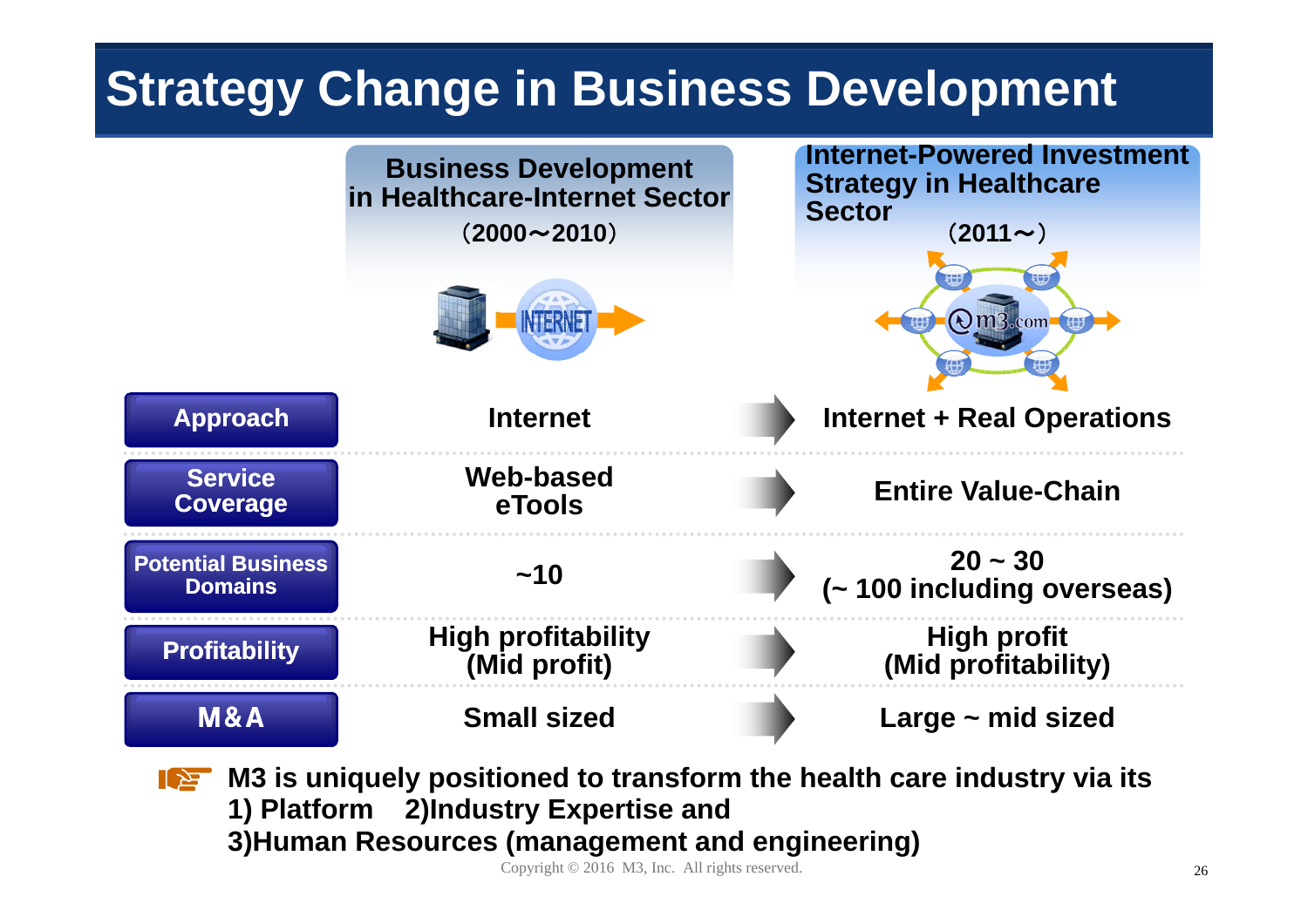# **M3 is Just Getting Started**



Copyright © 2016 M3, Inc. All rights reserved. 27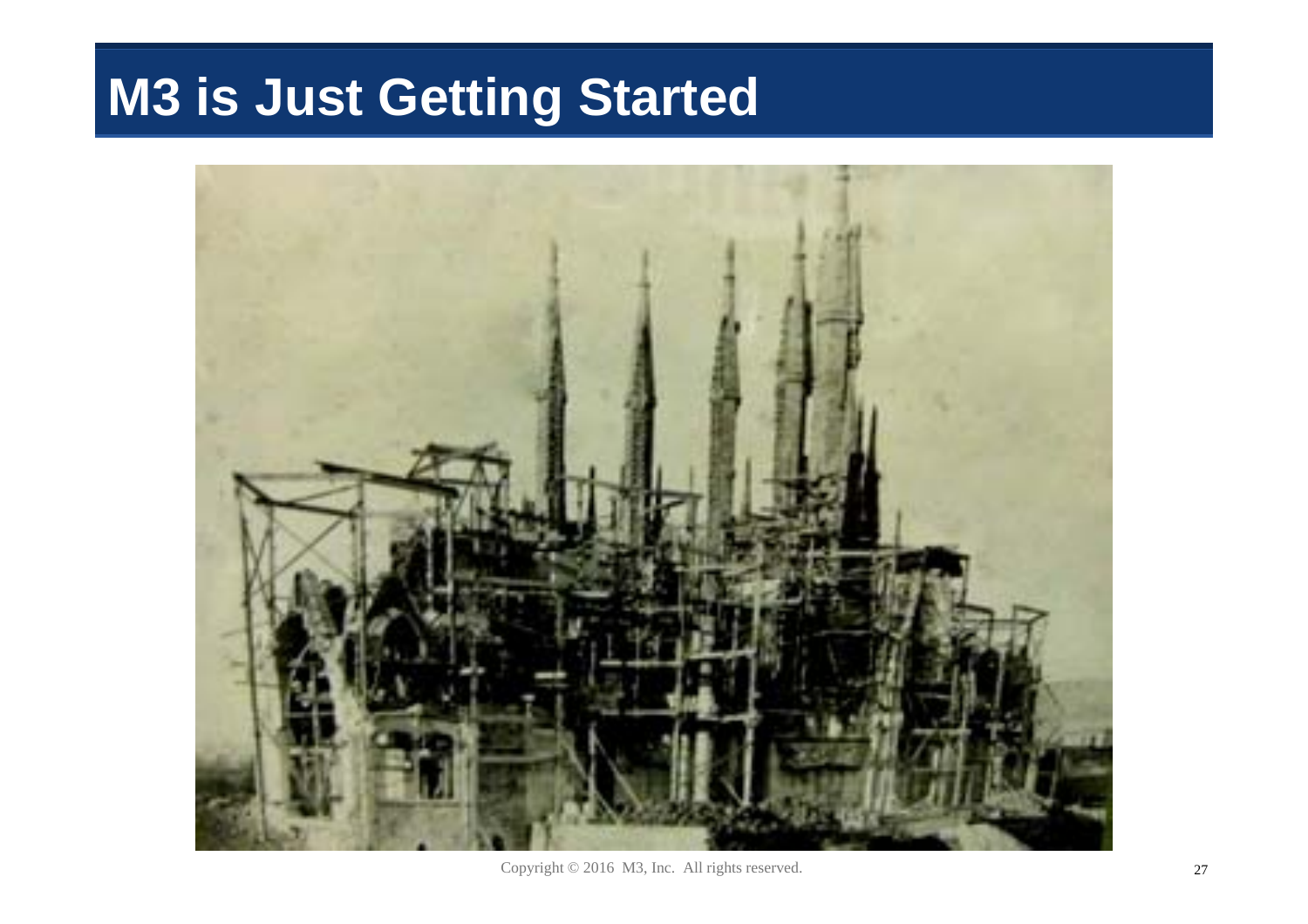# FY 2015 Overview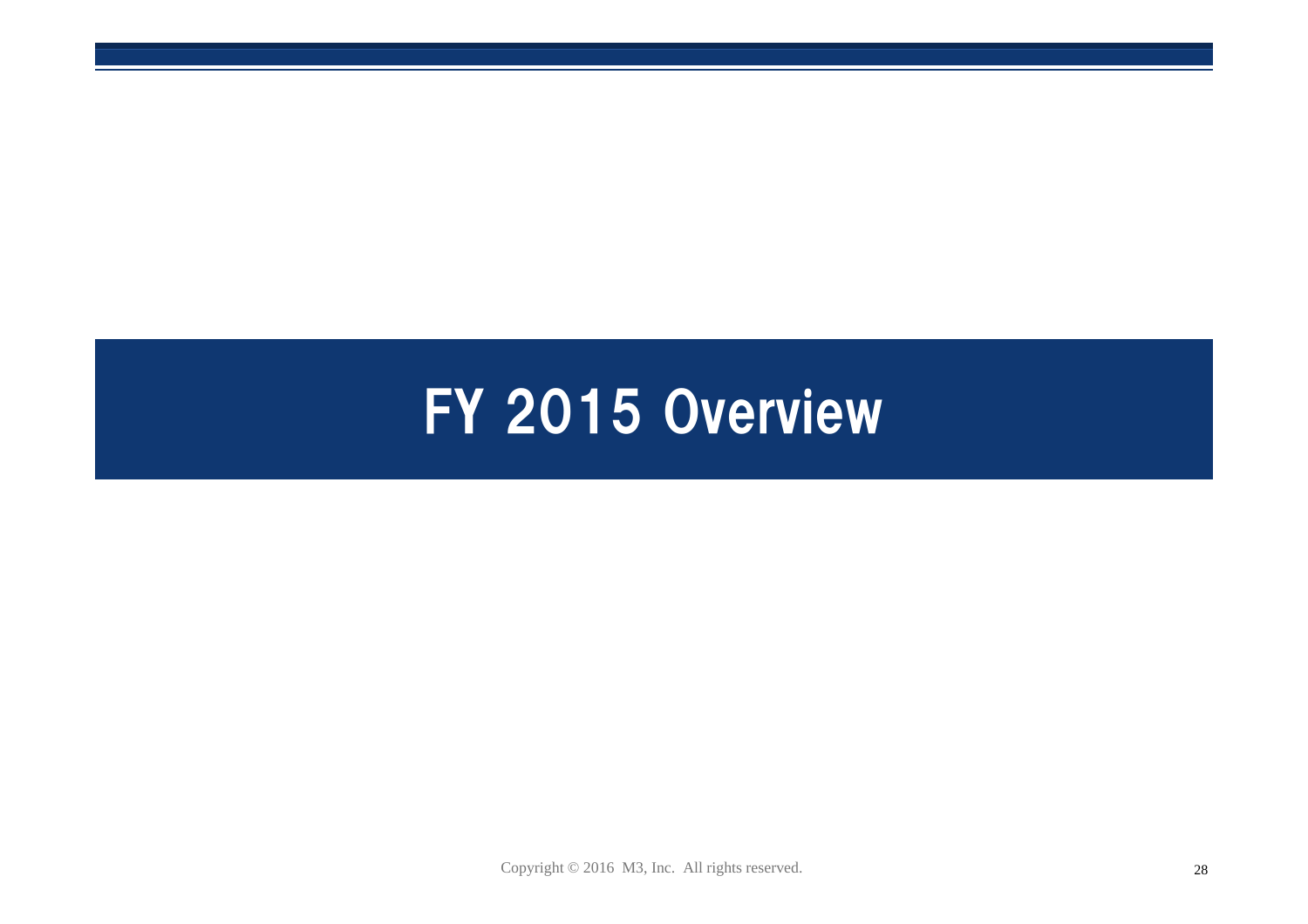### **FY2016 Q1 Consolidated Cumulative Results**

#### **(million yen) IFRS Base**



**\* Foreign currency denominated loans to overseas group companies caused foreign exchange losses of 240 million yen**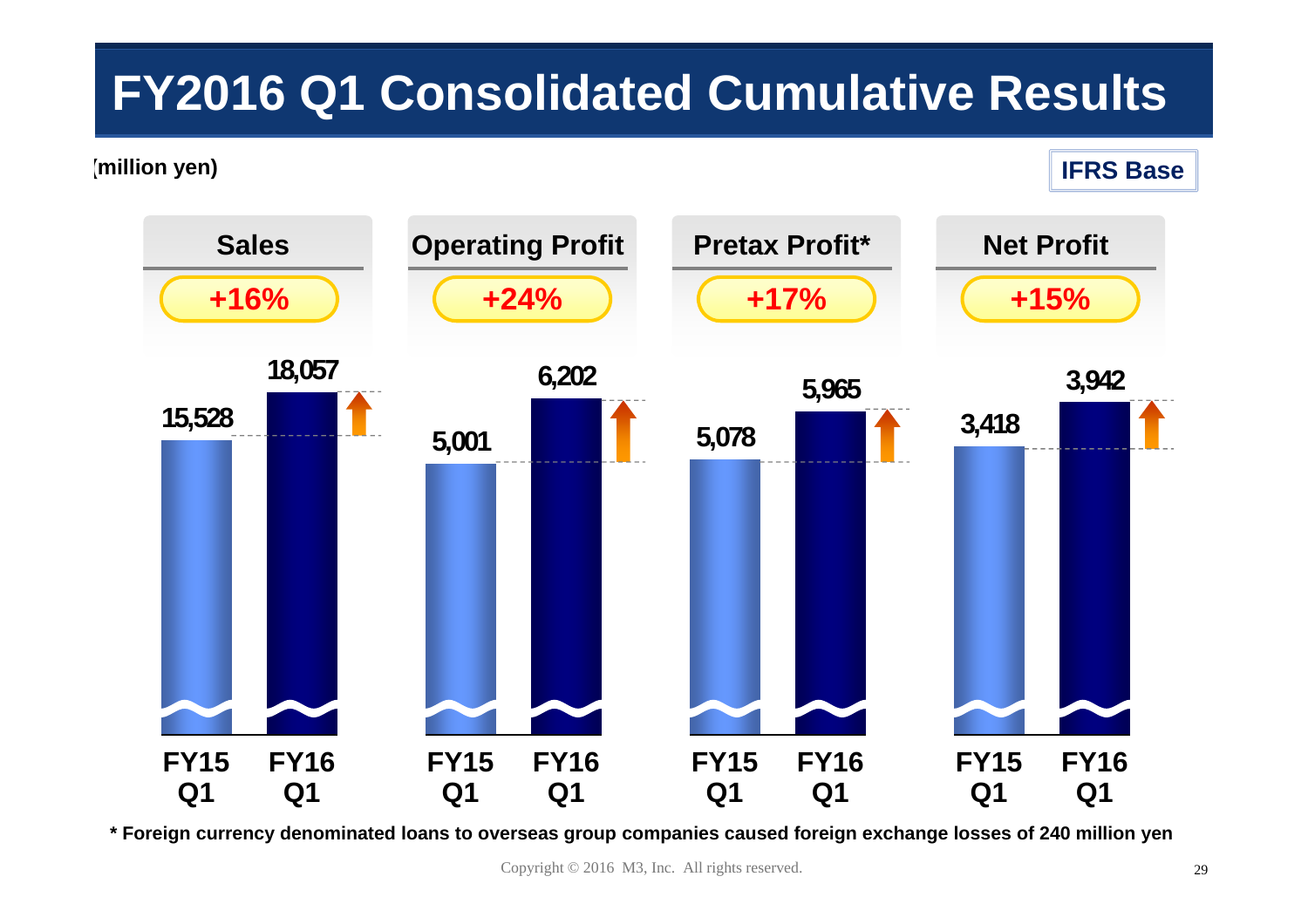#### **Comprehensive Profit: Impact Factors**



**Business operations remained stable, however, comprehensive profit was impacted negatively from yen strength**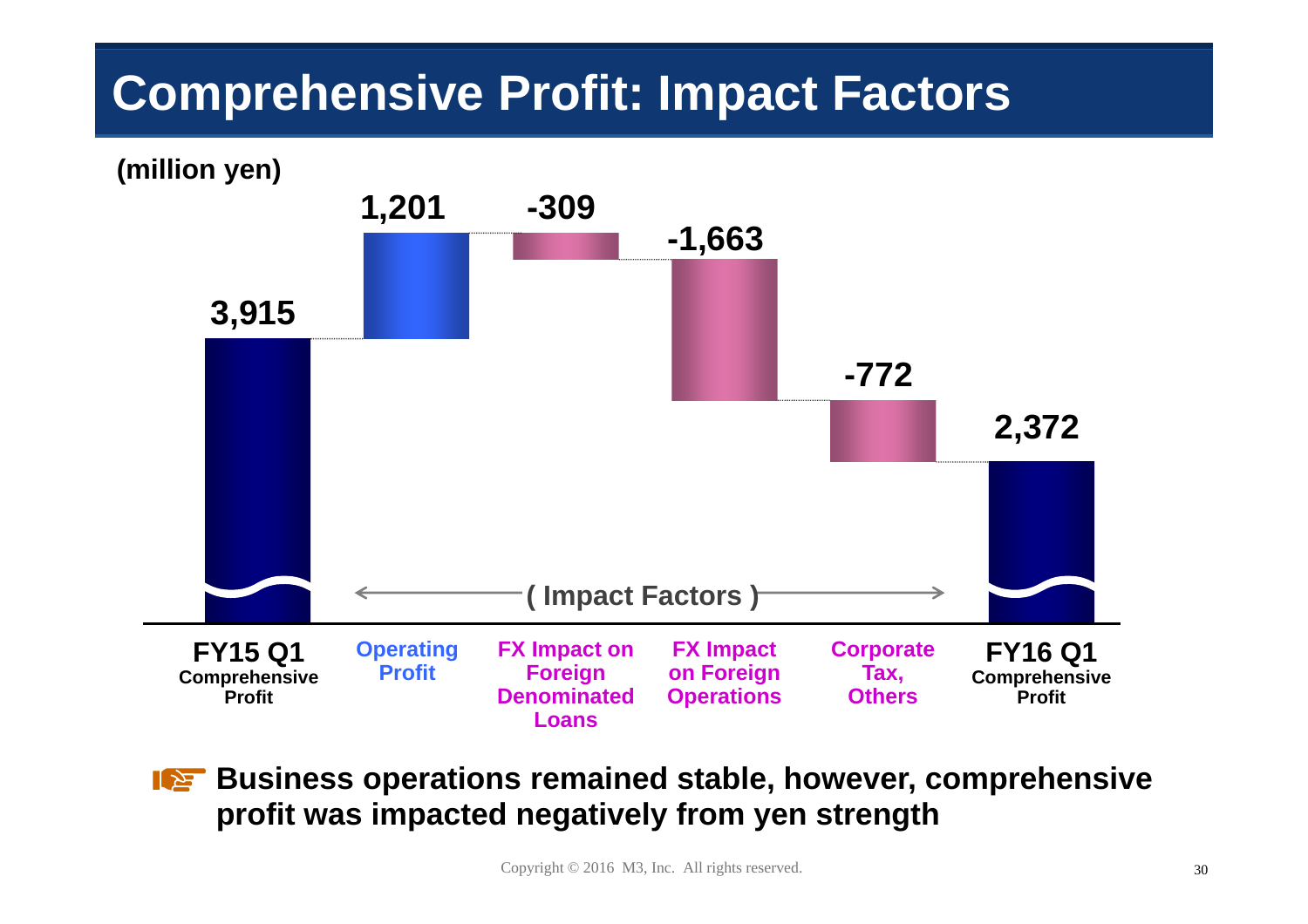# **FY2016 Consolidated Results by Segment**

**IFRS basis**

| (mn yen)                           |               | <b>FY2015 Q1</b> | <b>FY2016 Q1</b> | YoY          |
|------------------------------------|---------------|------------------|------------------|--------------|
| <b>Medical Portal</b>              | <b>Sales</b>  | 6,378            | 7,735            | $+21%$       |
|                                    | <b>Profit</b> | 4,015            | 4,725            | $+18%$       |
| <b>Evidence</b><br><b>Solution</b> | <b>Sales</b>  | 4,862            | 5,156            | $+6%$        |
|                                    | <b>Profit</b> | 909              | 974              | $+7%$        |
| <b>Overseas</b>                    | <b>Sales</b>  | 3,130            | 3,751            | $+20%$       |
|                                    | <b>Profit</b> | 238              | 242              | $+2\%$ *     |
| <b>Clinical</b>                    | <b>Sales</b>  | 566              | 591              | $+4\%$       |
| <b>Platform</b>                    | <b>Profit</b> | 34               | (10)             |              |
| <b>Sales</b><br><b>Platform</b>    | <b>Sales</b>  | 335              | 352              | $+5%$        |
|                                    | <b>Profit</b> | 6                | 24               | approx. $4x$ |
|                                    | <b>Sales</b>  | 446              | 747              | $+67%$       |
| <b>Others</b>                      | <b>Profit</b> | 64               | 13               | $-80%$       |

**\* Overseas segment results in local currency basis: Sales +35% yoy, Profit:+19% yoy**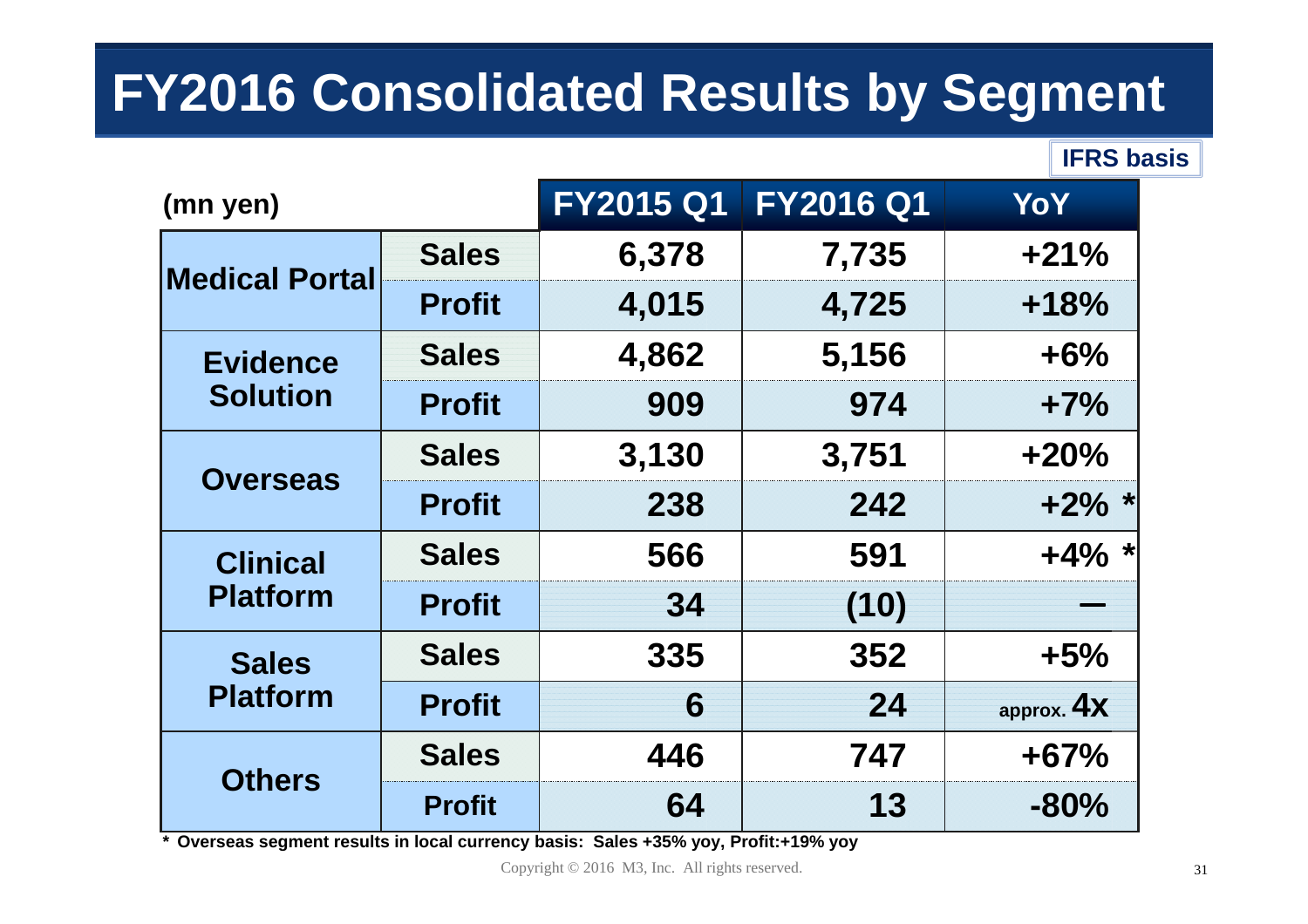#### **Special Upfront Investment Costs for Future Growth**

**(million yen)**



**One-time costs incurred in Q1 in anticipation of future growth dampen profits by 0.3 ~ 0.6 bn yen. Aggressive upfront investment to continue.**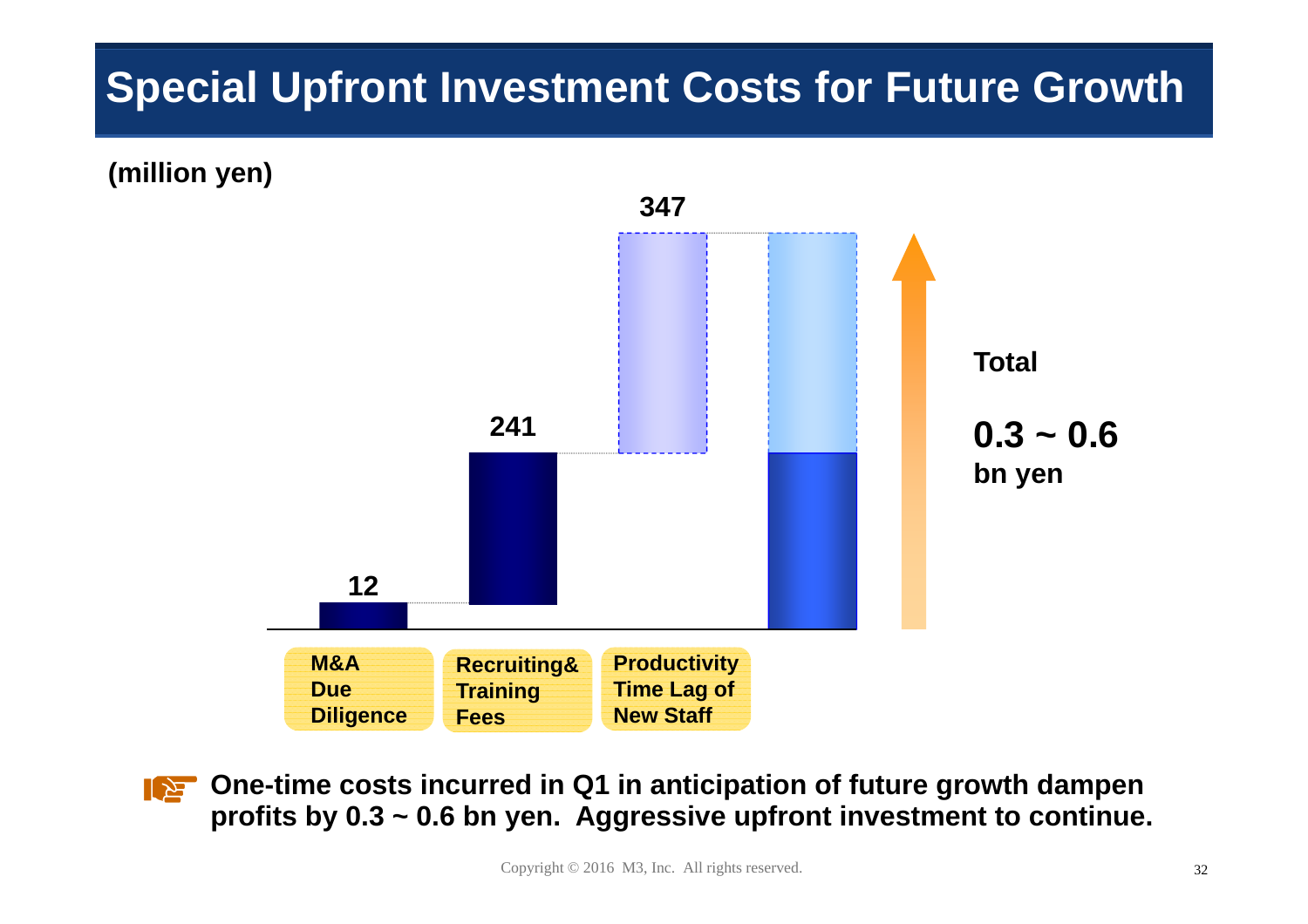### **Annual Results & Forecast for FY2016**



\* Extraordinary profit from profit from acquisition of MPI: 1,034 mn yen